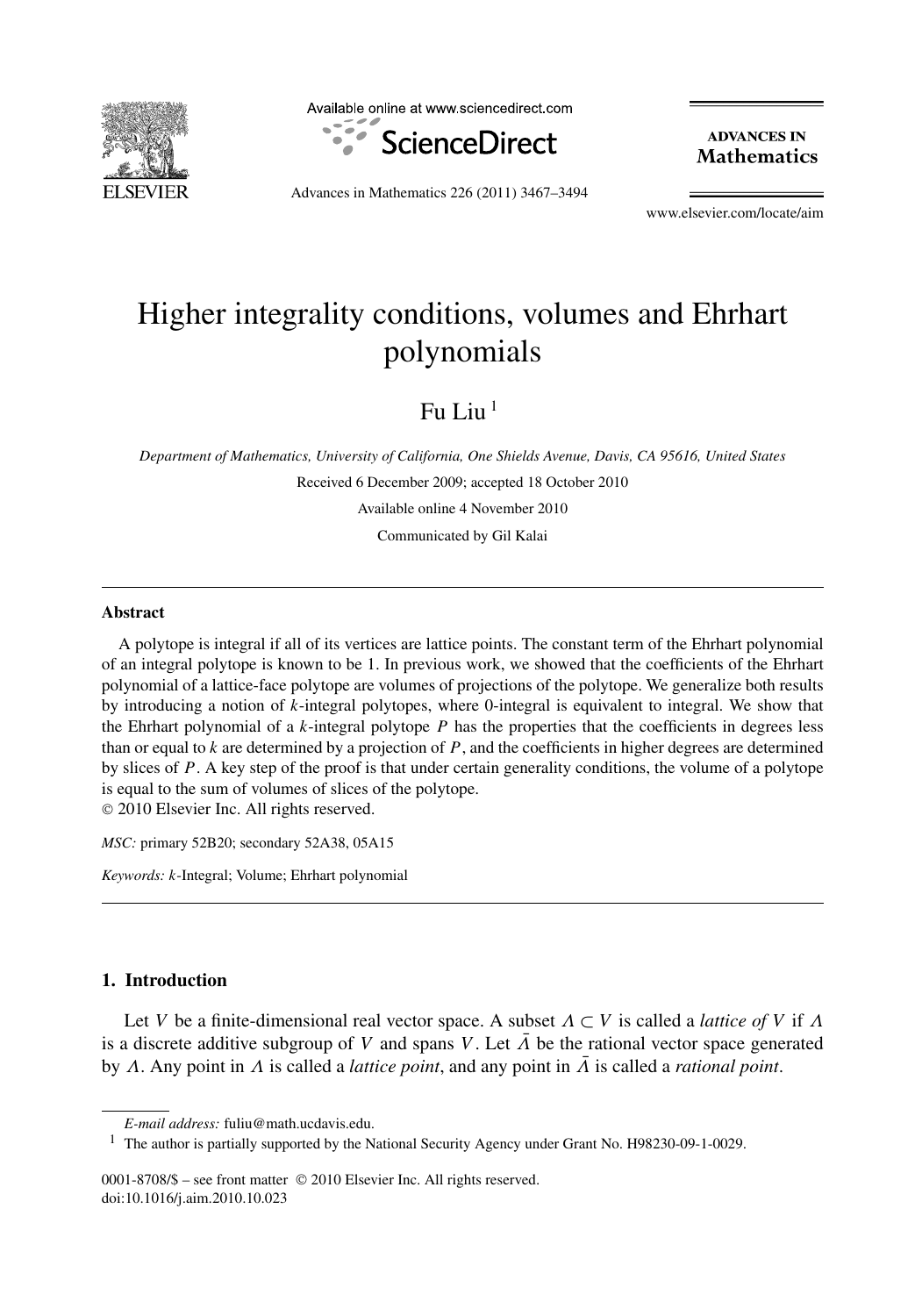A subset *Γ* ⊂ *Λ* is a *sublattice of Λ* if *Γ* is a subgroup of *Λ*. We say a sublattice *Γ* is *of rank r* if aff $(\Gamma)$  has dimension *r*.

We assume familiarity with basic definitions of polytopes as presented in [14]. An *integral* polytope is a convex polytope whose vertices are all lattice points. A *rational* polytope is a convex polytope whose vertices are all rational points.

For any sublattice *Γ* ⊂ *Λ*, let *U* be the subspace of *V* spanned by *Γ* . For any polytope *P* lying in an affine space that is a translation of *U*, we define the *volume of P normalized to the lattice*  $Γ$  to be the integral

$$
\text{Vol}_{\Gamma}(P) := \int\limits_{P} 1 d\Gamma,\tag{1.1}
$$

where *dΓ* is the canonical Lebesgue measure defined by the lattice *Γ* .

For any point  $y \in V$  and any set  $S \subset V$ , we denote by  $S + y$  the set  $\{s + y \mid s \in S\}$  obtained from translating *S* by **y**. For any affine space  $W \subset V$ , we denote by  $\text{lin}(W)$  the translation of W to the origin. It is easy to see that  $W = \text{lin}(W) + \mathbf{y}$ , for some (equivalently all) **y** in W.

If *P* is a rational polytope in *V* , we denote by lin*(P )* the translation of aff*(P )* to the origin and denote by  $\Lambda_{\text{lin}(P)}$  the lattice  $\text{lin}(P) \cap \Lambda$ . One checks  $\Lambda_{\text{lin}(P)}$  spans  $\text{lin}(P)$ . Thus, we can define  $Vol_{\Lambda_{\text{lin}(P)}}(P)$ , which we often refer as the *normalized volume* of *P*.

Throughout the paper, we will assume *V* has dimension *D* (so *Λ* is of rank *D*) and fix a basis  $\mathbf{e} = (\mathbf{e}^1, \mathbf{e}^2, \dots, \mathbf{e}^D)$  of the lattice *Λ*. Then we can represent each point in *V* by its coordinates with respect to  $e$ , namely, for any point  $\sum_{i=1}^{D} c_i e^i \in V$ , we say its *coordinates (with respect to*  $e$ ) are  $(c_1, \ldots, c_D)$ . This gives us an isomorphism between *V* and  $\mathbb{R}^D$ , and *Λ* and  $\mathbb{Z}^D$ . For convenience, we denote by  $\Lambda_k := \langle e^1, \ldots, e^k \rangle$  the lattice generated by  $e^1, \ldots, e^k, \Lambda^k := \langle e^{k+1}, \ldots, e^D \rangle$ the lattice generated by  $e^{k+1}, \ldots, e^D$ ,  $V_k$  the *k*-dimensional subspace of *V* spanned by  $e^1, \ldots, e^k$ , and  $V^k$  the  $(d - k)$ -dimensional subspace of *V* spanned by  $e^{k+1}, \ldots, e^D$ . Let  $\pi^{(k)}: V \to V_{D-k}$ be the projection that maps  $\sum_{i=1}^{D} c_i \mathbf{e}^i$  to  $\sum_{i=1}^{D-k} c_i \mathbf{e}^i$ , or equivalently the map that forgets the last *k* coordinates.

For any polytope *P* in *V* , we denote by

$$
i(P) := \#(P \cap \Lambda)
$$

the number of lattice points inside *P*. Furthermore, for positive integer  $m \in \mathbb{N}$ , we denote by  $i(P, m)$  the number of lattice points in *mP*, where  $mP = \{mx \mid x \in P\}$  is the *mth dilation* of *P* . Eugène Ehrhart [7] discovered that for any *d*-dimensional integral polytope, *i(P , m)* is a polynomial of degree  $d$  in  $m$ . Thus, we call  $i(P, m)$  the *Ehrhart polynomial* of  $P$ . Ehrhart's theory was developed in the 1960s, and there has been much work on the coefficients of Ehrhart polynomials since then. It is well known that for any integral polytope *P* , the leading, second and last coefficients of  $i(P, m)$  are the normalized volume of  $P$ , one half of the normalized volume of the boundary of *P* and 1, respectively. Despite the work in [12,13,5] (which will be discussed in Section 9), we still do not have a very good understanding of when the coefficients of Ehrhart polynomials have simple geometric descriptions. In [8], the author showed that for any *d*-dimensional integral cyclic polytope *P* , we have that

$$
i(P,m) = VolA(mP) + i(\pi(P), m) = \sum_{j=0}^{D} VolAj(\pi^{(D-j)}(P))mj,
$$
 (1.2)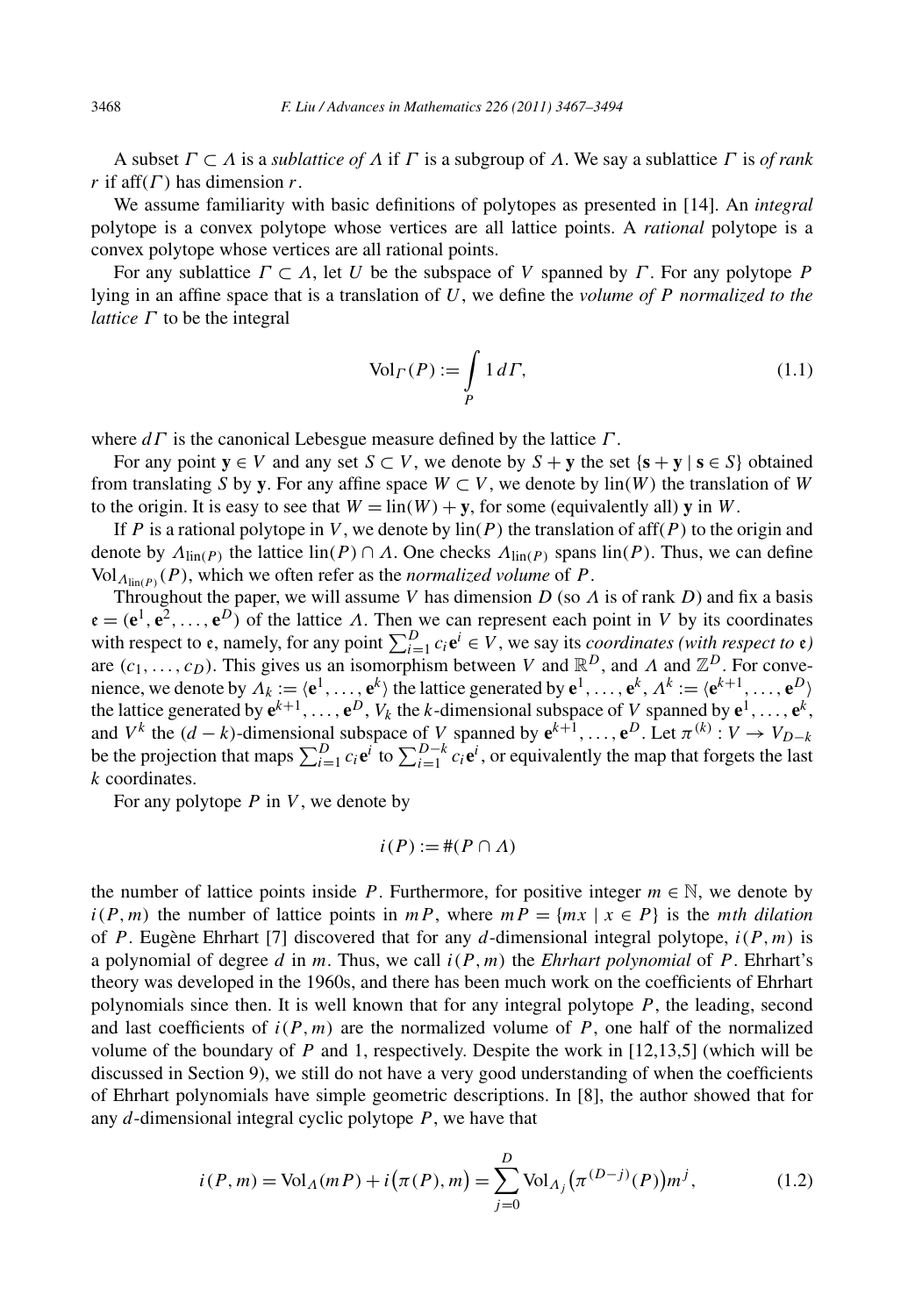where  $D = d$ . In [9,10], the author generalized the family of integral cyclic polytope to a bigger family of integral polytopes, *lattice-face* polytopes, and showed that their Ehrhart polynomials also satisfy (1.2).

The motivation of this paper is to prove a conjecture given in [9, Conjecture 8.5], which can be viewed as generalizations of both the theorem for lattice-face polytopes shown in [9,10] and the fact that the constant term of the Ehrhart polynomial of an integral polytope is 1. In fact, we will prove a stronger version of this conjecture. We need the following definitions before we can state the result.

**Definition 1.1.** Any affine space *U* in *V* is *integral with respect to* e if

$$
\pi^{(D-\dim(U))}(U \cap \Lambda) = \Lambda_{\dim(U)}.
$$

A polytope is *affinely integral with respect to* e if its affine hull is integral with respect to e.

Suppose  $0 \leq k \leq d \leq D$ . A *d*-dimensional polytope in *V* is *k*-integral with respect to e if any face of *P* of dimension less than or equal to *k* is affinely integral with respect to e.

In particular, when  $k = d$ , we call P a *fully integral* polytope with respect to  $\epsilon$ .

Note that the definition of 0-integral polytopes is the same as that of integral polytopes. Thus, any *k*-integral polytope is an integral polytope. Since we fix the lattice basis e in the paper, we often omit "with respect to  $e$ " unless it is not clear from the context.

**Definition 1.2.** Let *S* be a set in *V* and  $0 \le k \le d$ . For any  $y \in \pi^{(D-k)}(V)$ , we define  $\pi_{D-k}(y, S)$ to be the intersection of *S* with the inverse image of **y** under  $\pi^{(D-k)}$ , and we call it *the slice of S over* **y***.*

Our first main theorem is the following.

**Theorem 1.3.** Suppose  $0 \leq k \leq d \leq D$  and  $P \subset V$  is a k-integral d-dimensional polytope. Then *the Ehrhart polynomial of P is given by*

$$
i(P, m) = m^{k} \left( \sum_{\mathbf{y} \in \pi^{(D-k)}(P) \cap \Lambda} i(\pi_{D-k}(\mathbf{y}, P), m) - 1 \right) + i(\pi^{(D-k)}(P), m)
$$
  
=  $m^{k} \left( \sum_{\mathbf{y} \in \pi^{(D-k)}(P) \cap \Lambda} i(\pi_{D-k}(\mathbf{y}, P), m) - 1 \right) + \sum_{j=0}^{k} \text{Vol}_{\Lambda_{j}}(\pi^{(D-j)}(P)) m^{j}.$ 

We will see in Corollary 7.10 that each  $\pi_{D-k}(\mathbf{y}, P)$  appearing in the above formula is an integral polytope, so the constant term of  $i(\pi_{D-k}(\mathbf{y}, P), m)$  is 1. Therefore, Theorem 1.3 says that the coefficient of  $m<sup>j</sup>$  in the Ehrhart polynomial of a *k*-integral *d*-dimensional polytope *P* is Vol<sub>*Λj*</sub> ( $\pi^{(D-j)}(P)$ ) for  $0 \leq j \leq k$ , and is the coefficient of  $m^{j-k}$  in the sum of the Ehrhart polynomials of the slices of *P* over lattice points in  $\pi^{(D-k)}(P)$  for  $k + 1 \leq j \leq d$ .

One consequence of Theorem 1.3 is that the coefficients of  $i(P, m)$  are all positive for any *d*-dimensional polytope that is *(d* − 2*)*-integral (with respect to some lattice basis). This provides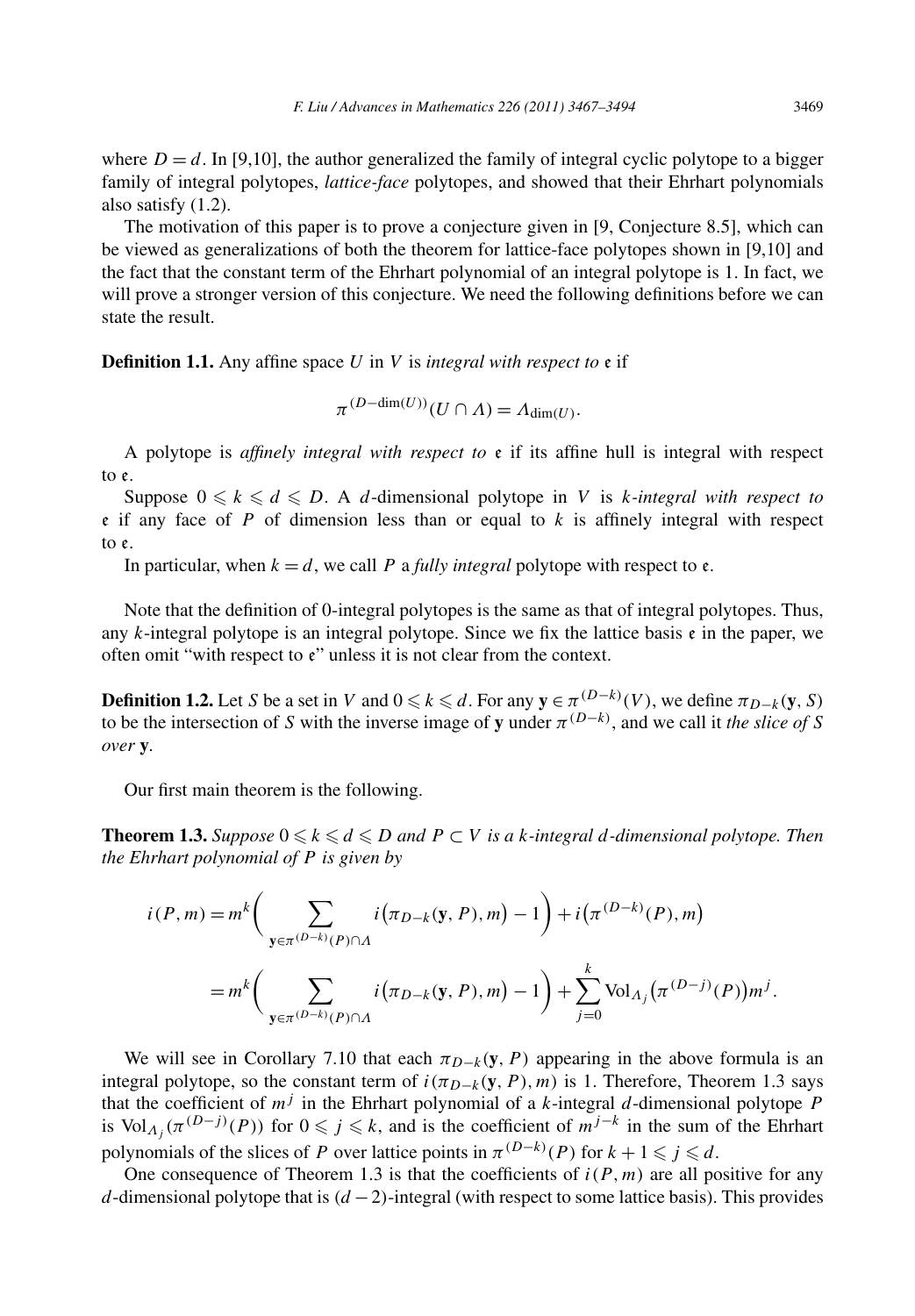one possible way to prove positivity conjectures on coefficients of Ehrhart polynomials of special families of polytopes. It was recently conjectured that the coefficients of the Ehrhart polynomials of both Birkhoff polytopes and matroid polytopes are positive. One could approach these conjectures by proving these polytopes are  $(d - 2)$ -integral, or by showing there exist subdivisions of these polytopes into  $(d - 2)$ -integral polytopes (not necessarily with respect to a fixed lattice basis) satisfying certain conditions.

Another possible application of Theorem 1.3 is that it provides a different approach to calculating coefficients of Ehrhart polynomials. Most known algorithms for calculating the coefficients of Ehrhart polynomials are more efficient for obtaining the higher degree coefficients. Since we know that the constant term is always 1, it is the slowest to get the linear term coefficient. However, if a polytope is 1-integral, the coefficient of the linear term in its Ehrhart polynomial is just the volume of an interval, which is very easy to calculate. Although not all integral polytopes are 1-integral, we might be able to find an algorithm based on Theorem 1.3 or the idea of its proof that can obtain lower degree coefficients efficiently.

Recall that the leading coefficient of the Ehrhart polynomial of a polytope is the normalized volume of the polytope. If we only look at the leading coefficients in Theorem 1.3, we get that the normalized volume of *P* is equal to the sum of the normalized volume of slices of *P* over lattice points in  $\pi^{(D-k)}(P)$ , provided that *P* is *k*-integral. In fact, we can relax the condition of *k*-integral by introducing the following definition.

**Definition 1.4.** Any affine space *U* in *V* is *in general position with respect to* e if

$$
\pi^{(D-\dim(U))}(U) = V_{\dim(U)}.
$$

A polytope is *in affinely general position with respect to* e if its affine hull is in general position with respect to  $e$ .

Suppose  $0 \leq k \leq d \leq D$ . A *d*-dimensional polytope in *V* is *in k-general position with respect to* e if any face of *P* of dimension less than or equal to *k* is in affinely general position with respect to e.

In particular, when  $k = d$ , we say *P* is *in fully general position with respect to*  $\varepsilon$ .

Again, we often omit "with respect to  $e$ " if there is no possibility of confusion. Our result on volumes and slices is the following.

**Theorem 1.5.** *Suppose*  $0 < k < d \le D$  *and*  $P \subset V$  *is a d*-dimensional  $(k - 1)$ -integral polytope *in k*-general position. Let  $\Lambda_P := \text{aff}(P) \cap \Lambda$ . Then the normalized volume of P is given by

$$
\text{Vol}_{\Lambda_{\text{lin}(P)}}(P) = \sum_{\mathbf{y} \in \pi^{(D-k)}(\Lambda_P)} \text{Vol}_{\Lambda^k \cap \Lambda_{\text{lin}(P)}}(\pi_{D-k}(\mathbf{y}, P)).
$$
\n(1.3)

We remark that Theorem 1.5 is trivially true when  $k = 0$  because the right-hand side of (1.3) becomes  $Vol_{lin(P)}(P)$ . However, the theorem does not hold for  $k = d$ . The most interesting case of Theorem 1.5 is when  $k = 1$ . If  $k = 1$ , the condition becomes that P is an integral polytope and is in 1-general position. However, for any integral polytope, it is always in 1-general position with respect to some basis. Hence, formula  $(1.3)$  with  $k = 1$  can be applied to any integral polytope. Moreover, any rational polytope can be dilated to an integral polytope, so one can obtain a formula modified from  $(1.3)$  with  $k = 1$  to calculate volumes of rational polytopes.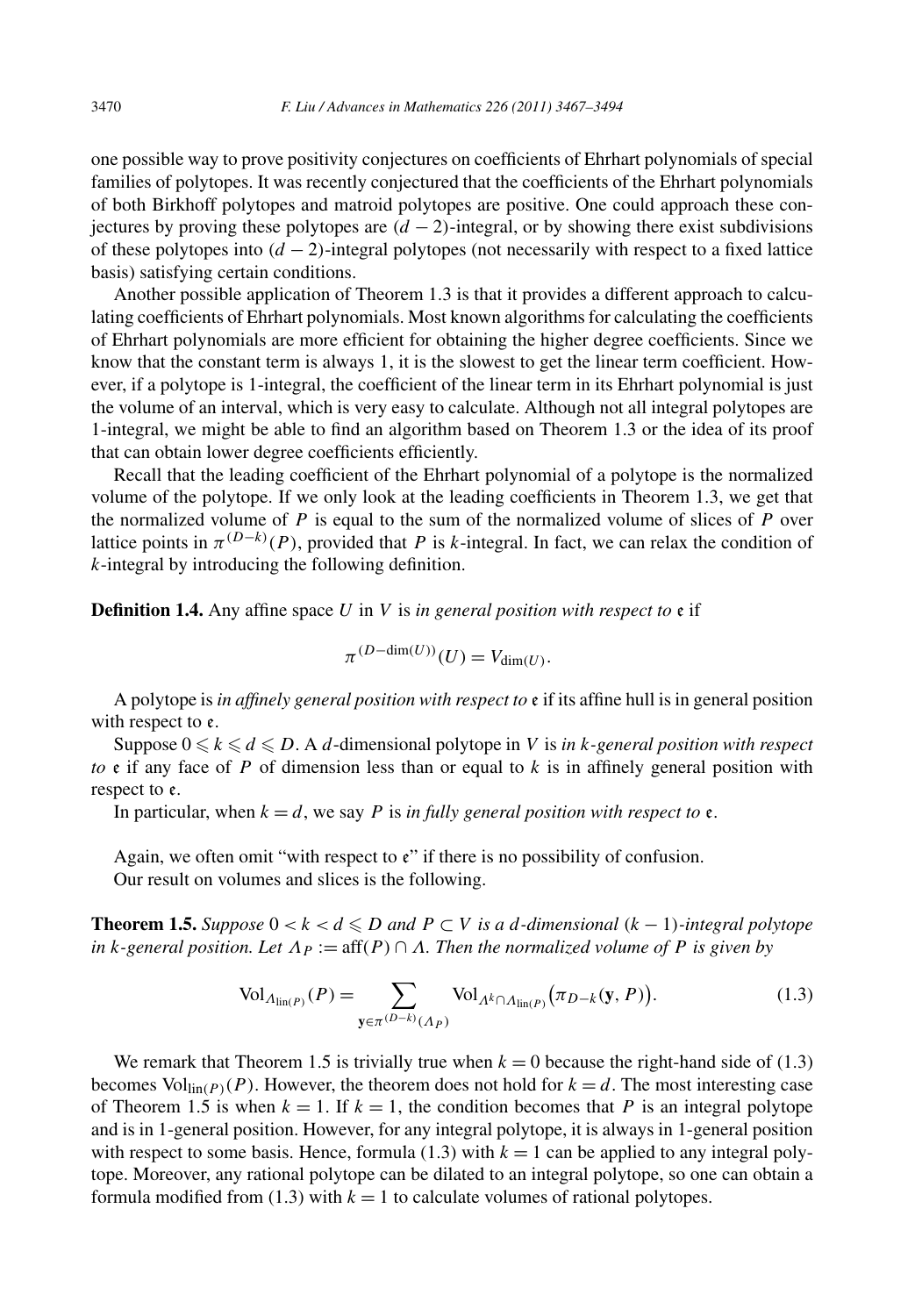

Fig. 1. Slices of a polytope.

Although Theorem 1.5 can be viewed as a corollary to Theorem 1.3, it actually serves as a key step in proving Theorem 1.3. In fact, most of the paper will be dedicated to the proof of Theorem 1.5.

The plan of this paper is as follows: In Section 2, we show examples of our main theorems. In Section 3, we introduce basic definitions and lemmas and reduce Theorem 1.5 to Proposition 3.16.

In Sections 4, 5 and 6, we prove a special case of Proposition 3.16 when  $k = 1$ . We first reduce the problem to the full-dimensional case, and then give two proofs: one uses a result of Barvinok [2] suggested by the referee, and the other (which we only sketch) carries out the calculation directly using techniques developed in [9]. In Section 7, we discuss the properties of slices and projections of a polytope. Using these, we complete the proof of Proposition 3.16 and thus the proof of Theorem 1.5 in Section 8. Finally, in Section 9, we prove Theorem 1.3 by using Theorem 1.5 and a local formula relating the number of lattice points to volumes of faces for integral polytopes [11–13,5].

#### **2. Examples of the theorems**

In this section, we give examples of the main theorems and also show that the conditions in Theorem 1.5 are in fact necessary. Throughout the section, we assume that  $D = d$ ,  $\Lambda = \mathbb{Z}^d$  with the standard basis, and  $V = \mathbb{R}^d$ .

**Example 2.1** *(Example of Theorem 1.3).* Consider the 3-dimensional polytope

$$
P = \text{conv}\{(0, 0, 0), (4, 0, 0), (3, 6, 0), (2, 2, 2)\} \subset \mathbb{R}^3.
$$

One checks that *P* is 1-integral.

Clearly  $\pi^{(2)}(P) = [0, 4]$ , so the lattice points in  $\pi^{(2)}(P)$  are 0, 1, 2, 3 and 4. In the picture on the left side of Fig. 1, the three shaded triangles are the slices of *P* over the lattice points 1, 2 and 3. The other two slices of *P* over lattice points are the single points  $\pi_2(0, P) =$  $(0, 0, 0)$  and  $\pi_2(4, P) = (4, 0, 0)$ . We calculate the Ehrhart polynomial of each slice and get  $i(\pi_2(0, P), m) = 1$ ,  $i(\pi_2(1, P), m) = m^2 + 2m + 1$ ,  $i(\pi_2(2, P), m) = 4m^2 + 4m + 1$ ,  $i(\pi_2(3, P), m) = 3m^2 + 4m + 1$  and  $i(\pi_2(4, P), m) = 1$ . Their sum is

$$
8m^2+10m+5.
$$

We also have that

$$
\text{Vol}_{A_1}(\pi^{(2)}(P)) = 4, \text{ and } \text{Vol}_{A_0}(\pi^{(3)}(P)) = 1.
$$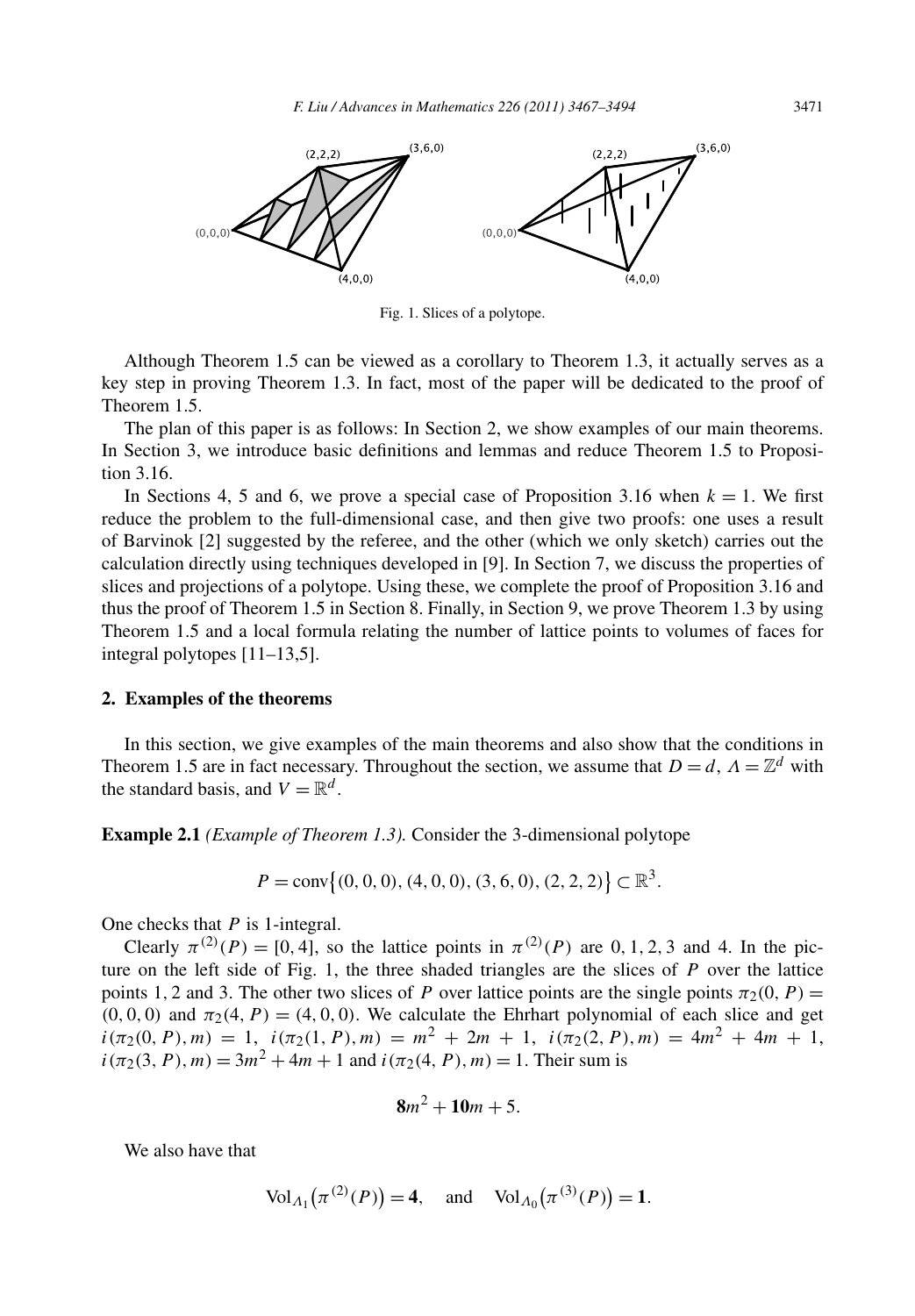Therefore, applying Theorem 1.3 with  $k = 1$ , we conclude that 8, 10, 4 and 1 are the coefficients for  $m^3, m^2, m^1$  and  $m^0$  in  $i(P, m)$ . Hence, the Ehrhart polynomial of P is given by

$$
i(P, m) = 8m^3 + 10m^2 + 4m + 1.
$$

The rest of the examples in this section will be related to Theorem 1.5. Since all the polytopes we will consider are full-dimensional, we have that  $\Lambda_{\text{lin}(P)} = \Lambda_P = \Lambda$ ,  $\pi^{(D-k)}(\Lambda_P) = \Lambda_k$  and  $\Lambda^k \cap \Lambda_{\text{lin}(P)} = \Lambda^k$ . Hence, (1.3) can be simplified to

$$
\text{Vol}_{\Lambda}(P) = \sum_{\mathbf{y} \in \Lambda_{d-k}} \text{Vol}_{\Lambda^k}(\pi_{d-k}(\mathbf{y}, P)).
$$
\n(2.1)

**Example 2.2** *(Example of Theorem 1.5).* Let *P* be the same polytope as in Example 2.1. Although *P* is not 2-integral, it is 1-integral and in 2-general position. We will apply Theorem 1.5 on *P* for  $k = 2$ . The volume of *P* (normalized to *Λ*) is 8. We will show the right-hand side of (1.3), or equivalently the right-hand side of (2.1), gives 8 as well.

We have that  $\pi^{(1)}(P) = \text{conv}\{(0,0), (4,0), (3,6)\}.$  There are 9 lattice points in the interior of  $\pi^{(1)}(P)$  and 8 lattice points on the boundary. In the picture on the right side of Fig. 1, the 9 line segments are the slices of *P* over the lattice points in the interior of  $\pi^{(1)}(P)$ . For example, the left-most line segment is the slice of *P* over *(*1*,* 1*)*:

$$
\pi_1((1, 1), P) = \text{conv}\{(1, 1, 0), (1, 1, 1)\}.
$$

The slices over the boundary lattice points are all single points, thus have  $0 \Lambda^2$ -volume. Hence, we only calculate the  $\Lambda^2$ -volume of the slices over interior lattice points:

 $\text{Vol}_{A^2}(\pi_1((1, 1), P)) = 1, \quad \text{Vol}_{A^2}(\pi_1((2, 1), P)) = 1, \quad \text{Vol}_{A^2}(\pi_1((2, 2), P)) = 2,$  $\text{Vol}_{A^2}(\pi_1((2, 3), P)) = 1, \quad \text{Vol}_{A^2}(\pi_1((3, 1), P)) = 1, \quad \text{Vol}_{A^2}(\pi_1((3, 2), P)) = \frac{4}{5},$  $\text{Vol}_{A^2}(\pi_1((3,3), P)) = \frac{3}{5}, \quad \text{Vol}_{A^2}(\pi_1((3,4), P)) = \frac{2}{5}, \quad \text{Vol}_{A^2}(\pi_1((3,5), P)) = \frac{1}{5}.$ 

The sum is 8, as desired.

The hypothesis in Theorem 1.5 is that *P* is  $(k-1)$ -integral and in *k*-general position. One might wonder whether it is possible to relax the condition and still get the same result (1.3). There are two natural ways to relax the condition: (1) only requiring *P* to be  $(k - 1)$ -integral; (2) for  $k \ge 2$ , requiring *P* to be  $(k-2)$ -integral and in *k*-general position. In the next two examples, we show that  $(1.3)$  or equivalently  $(2.1)$  does not hold if we relax the hypothesis in Theorem 1.5 to either  $(1)$  or  $(2)$ .

**Example 2.3.** Consider P to be the unit square in  $\mathbb{R}^2$ . Then P is integral, but not in 1-general position, because it has edges  $e_1 = \text{conv}\{(0,0), (0,1)\}$  and  $e_2 = \text{conv}\{(1,0), (1,1)\}$  that are not in affinely general position.

We have that  $Vol_{\Lambda}(P) = 1$  but  $\sum_{y \in \Lambda_1} Vol_{\Lambda^1}(\pi_1(y, P)) = Vol_{\Lambda^1}(e_1) + Vol_{\Lambda^1}(e_2) = 2$ .

Therefore, Theorem 1.5 does not hold for  $(k - 1)$ -integral polytopes that are not in *k*-general position.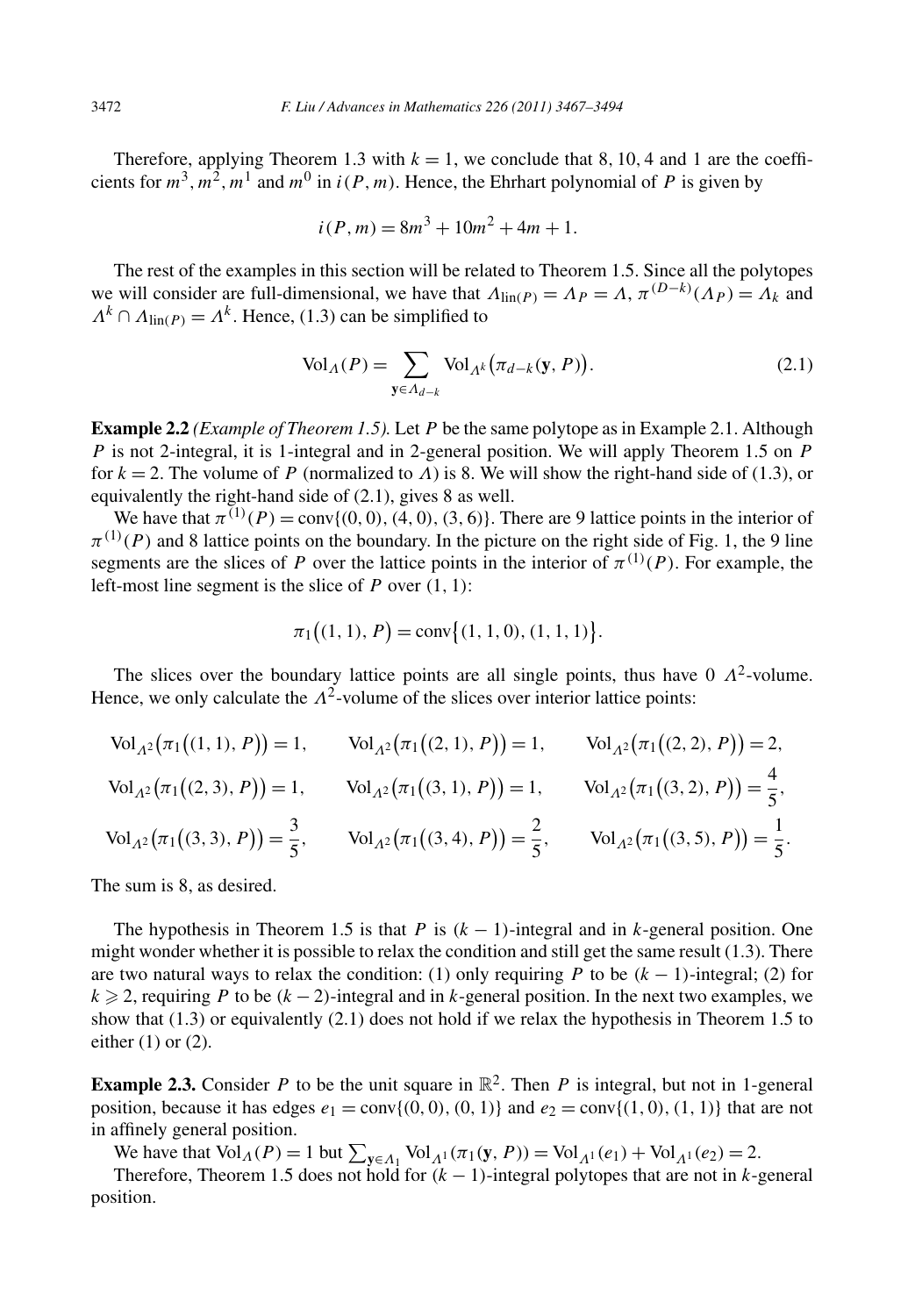**Example 2.4.** Consider the polytope

 $P = \text{conv} \{ (0, 0, 0), (4, 0, 0), (3, 3, 0), (2, 1, 5) \}.$ 

We check that *P* is an integral polytope that is in 2-general position. Since the edges conv $\{(0, 0, 0), (2, 1, 5)\}$  and conv $\{(4, 0, 0), (2, 15)\}$  are not affinely integral, *P* is not 1integral.

We calculate  $Vol_A(P) = 10$ , but  $\sum_{y \in A_2} Vol_{A^2}(\pi_1(y, P)) = 8$ .

We thus conclude that Theorem 1.5 does not hold for  $(k - 2)$ -integral polytopes that are in *k*-general position.

# **3. Preliminaries**

In this section, we investigate the basic properties of the conditions and formulas involved in our main theorems. The lemmas and definitions introduced here will be used as the foundation of this paper.

First, we see that any *k*-integral polytope *P* is integral. Hence, aff*(P )* contains a lattice point, say  $\beta$ . If we let  $Q := P - \beta$ , it is easy to check that to prove Theorem 1.3 and Theorem 1.5 for *P* is equivalent to proving them for the polytope *Q*. Note that *Q* has the property that aff*(Q)* contains the origin, thus is a subspace of *V* . Therefore, we give the following definition:

**Definition 3.1.** For any polytope  $P \subset V$ , we say P is *central* if aff $(P)$  contains the origin, or equivalently,  $aff(P) = lin(P)$  is a subspace of V.

Based on above discussion, we conclude:

**Lemma 3.2.** *It is sufficient to prove Theorem* 1.3 *and Theorem* 1.5 *with the assumption that P is central.*

Lemma 3.2 is helpful for proving Theorem 1.5 in particular. If *P* is central, then  $\Lambda_P = \Lambda_{lin(P)}$ . So formula (1.3) can be simplified to

$$
\text{Vol}_{\Lambda_P}(P) = \sum_{\mathbf{y} \in \pi^{(D-k)}(\Lambda_P)} \text{Vol}_{\Lambda^k \cap \Lambda_P}(\pi_{D-k}(\mathbf{y}, P)).
$$
\n(3.1)

# *3.1. On lattices*

We know that  $\Lambda_k$  is a lattice of  $V_k$  and  $\Lambda^k$  is a lattice of  $V^k$ . In this subsection, we develop a better understanding of  $\Lambda_P$  and  $\Lambda^k \cap \Lambda_P$ .

We say a subspace  $U \subset V$  is *rational* if it is spanned by a set of vectors with rational coordinates. It is easy to check that a subspace is rational if and only if it is defined by a set of linear equations with rational coefficients.

We state the following three fundamental lemmas about rational subspaces and lattices without proofs.

**Lemma 3.3.** *A subspace U of V is rational if and only if there exists a sublattice Γ of Λ such that*  $\Gamma$  *is a lattice of*  $U$ *, or equivalently*  $\Lambda_U := U \cap \Lambda$  *is a lattice of*  $U$ *.*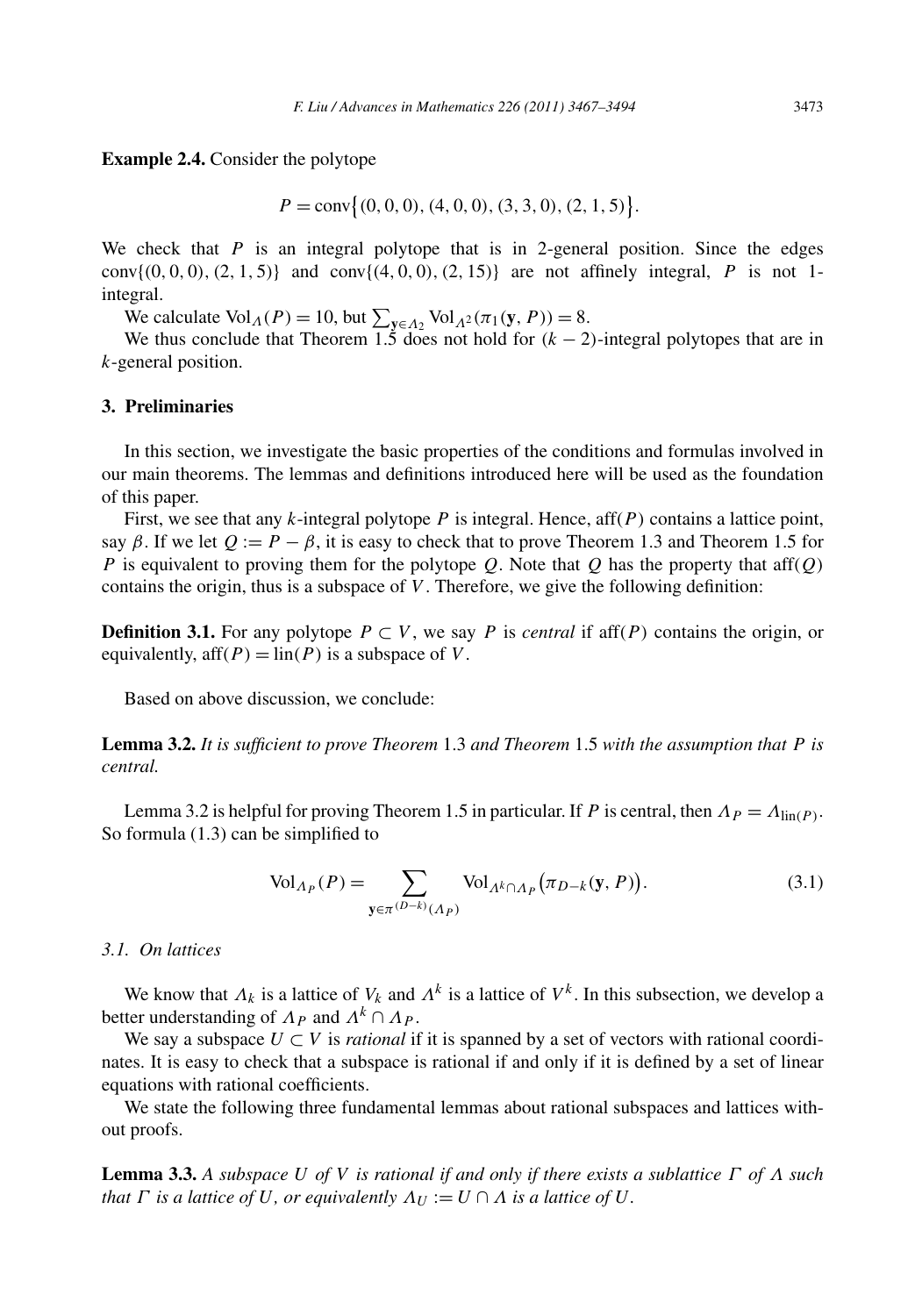**Lemma 3.4.** *Suppose*  $\Gamma_i$  *is a sublattice of*  $\Lambda$ *, and*  $U_i$  *is the subspace of*  $V$  *spanned by*  $\Gamma_i$ *, for*  $i = 1, 2$ *. Then*  $\Gamma_1 \cap \Gamma_2$  *is a lattice of*  $U_1 \cap U_2$ *.* 

**Lemma 3.5.** *Suppose U is a rational subspace of V and*  $\Lambda_U = U \cap \Lambda$ *. (Note that*  $\Lambda_U$  *is a lattice of*  $U$ *.) Then any basis of*  $\Lambda_U$  *can be extended to a basis of*  $\Lambda$ *.* 

The next lemma discusses the lattice of the projection of a subspace and the lattice of the kernel of the projection.

**Lemma 3.6.** *Suppose Γ is a sublattice of Λ and U is the subspace of V spanned by Γ . Then*  $\pi^{(D-k)}(\Gamma)$  *is a lattice of*  $\pi^{(D-k)}(U)$  *and*  $\Lambda^k \cap \Gamma$  *is a lattice of*  $V^k \cap U$ *.* 

*Let*  $r = \dim(\pi^{(D-k)}(U))$  *and*  $t = \dim(V^k \cap U)$ *. Then*  $r + t = \dim(U)$ *. Furthermore, suppose*  $(f^1, \ldots, f^t)$  *is a basis of the lattice*  $\Lambda^k \cap \Gamma$  *and*  $(g^1, \ldots, g^r)$  *is a set of* points in  $\Gamma$ . Then  $(\mathbf{g}^1,\ldots,\mathbf{g}^r,\mathbf{f}^1,\ldots,\mathbf{f}^t)$  is a basis of  $\Gamma$  if and only if  $(\pi^{(D-k)}(\mathbf{g}^1),\pi^{(D-k)}(\mathbf{g}^2),$  $\overline{H}$ ,  $\pi^{(D-k)}(\mathbf{g}^r)$ ) *is a basis of the lattice*  $\pi^{(D-k)}(\Gamma)$ *.* 

**Proof.** Space  $V^k \cap U$  is the kernel of the projection  $\pi^{(D-k)} : U \to \pi^{(D-k)}(U)$ . Thus, we can decompose the lattice  $\Gamma$  as  $\pi^{(D-k)}(\Gamma) \oplus (\Lambda^k \cap \Gamma)$ .  $\Box$ 

**Lemma 3.7.** *Suppose P is a d-dimensional central rational polytope in V . Then*

(i)  $\Lambda_P = \text{aff}(P) \cap \Lambda$  *is a lattice of*  $\text{aff}(P) = \text{lin}(P)$ *.* (ii)  $\pi^{(D-k)}(\Lambda_P)$  *is a lattice of*  $\pi^{(D-k)}(\text{aff}(P))$ *.* (iii)  $\Lambda^k \cap \Lambda_P$  *is a lattice of*  $V^k \cap \text{aff}(P)$ *.* (iv) dim $(\pi^{(D-k)}(\text{aff}(P))) + \dim(V^k \cap \text{aff}(P)) = d$ .

**Proof.** Since P is central and rational, we have that  $aff(P) = lin(P)$  is rational. Thus, (i) follows from Lemma 3.3, and (ii), (iii) and (iv) follow from Lemma 3.6.  $\Box$ 

### *3.2. On integrality and general position*

We say an  $\ell$ -dimensional subspace *U* of *V* is the *row space* of an  $\ell \times D$  matrix if the rows of the matrix are the coordinates of a basis of  $U$  with respect to  $\epsilon$ .

Recall a *unimodular matrix* is a square integer matrix with determinant +1 or −1. The following two lemmas can be checked directly from the definition.

**Lemma 3.8.** *Let U be an -dimensional subspace of V . Then the following are equivalent:*

- (i) *U is integral.*
- (ii) *U* is the row space of a matrix of the form  $(I, J)$ , where *I* is the  $\ell \times \ell$  identity matrix and *J is an*  $\ell \times (D - \ell)$  *integer matrix.*
- (iii) *U* is the row space of a matrix of the form  $(K \, J)$ , where K is an  $\ell \times \ell$  unimodular matrix *and J* is an  $\ell \times (D - \ell)$  *matrix of integer entries.*

*An affine space W is integral if and only if W contains a lattice point and* lin*(W ) is integral if and only if*  $\text{lin}(W)$  *is integral and*  $W = \text{lin}(W) + \mathbf{z}$  *for some (equivalently all)*  $\mathbf{z} \in W \cap \Lambda$ *.*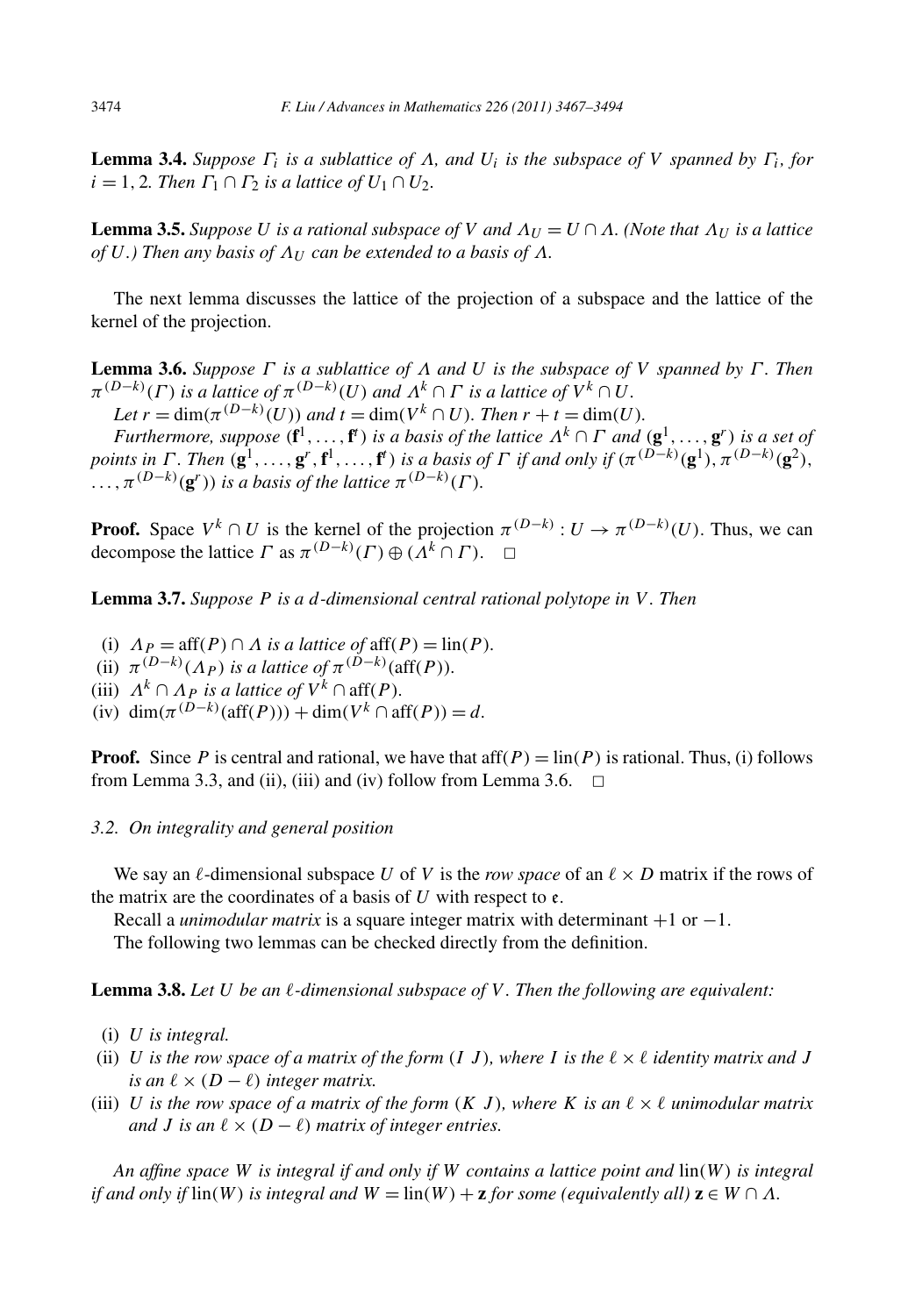**Lemma 3.9.** *Let U be an -dimensional subspace of V . Then the following are equivalent:*

- (i) *U is in general position.*
- (ii) *U* is the row space of a matrix of the form  $(I, J)$ , where I is the  $\ell \times \ell$  identity matrix and J *is an arbitrary*  $\ell \times (D - \ell)$  *matrix.*
- (iii)  $U$  *is the row space of a matrix of the form*  $(K, J)$ *, where*  $K$  *is an invertible matrix and*  $J$  *is an arbitrary*  $\ell \times (D - \ell)$  *matrix.*
- (iv) If *U* is the row space of a matrix of the form  $(K J)$ , where *J* is any arbitrary  $\ell \times (D \ell)$ *matrix, then K is an invertible matrix.*

*An affine space W is in general position if and only if* lin*(W ) is in general position.*

**Corollary 3.10.** *Suppose*  $0 \le \ell \le m \le D$  *and W is an*  $\ell$ -dimensional affine space of V.

- (i) *If W is integral, then* lin*(W ) is rational and W is in general position.*
- (ii) If *W* is integral, then the projection  $\pi^{(D-m)}(W)$  is  $\ell$ -dimensional and integral. In particular,  $\pi^{(D-\ell)}$  *induces a bijection between*  $W \cap \Lambda$  *and*  $\Lambda_{\ell}$ *.*
- (iii) If *W* is in general position, then the projection  $\pi^{(D-m)}(W)$  is  $\ell$ -dimensional and in general *position. In particular,*  $\pi^{(D-\ell)}$  *induces a bijection between W and*  $V_{\ell}$ *.*
- (iv) *If W is in general position, for any*  $\ell + 1$  *affinely independent points*  $\mathbf{x}_1, \ldots, \mathbf{x}_{\ell+1} \in W$ *, we have that the matrix*

$$
\begin{pmatrix} 1 & \pi^{(D-\ell)}(\mathbf{x}_1) \\ 1 & \pi^{(D-\ell)}(\mathbf{x}_2) \\ \vdots & \vdots \\ 1 & \pi^{(D-\ell)}(\mathbf{x}_{\ell+1}) \end{pmatrix}
$$

*is invertible.*

**Proof.** (i), (ii) and (iii) directly follow from Lemma 3.8 and Lemma 3.9. One checks that

$$
\det\begin{pmatrix}1 & \pi^{(D-\ell)}(\mathbf{x}_1) \\ 1 & \pi^{(D-\ell)}(\mathbf{x}_2) \\ \vdots & \vdots \\ 1 & \pi^{(D-\ell)}(\mathbf{x}_{\ell+1})\end{pmatrix} = (-1)^{\ell} \det\begin{pmatrix}\pi^{(D-\ell)}(\mathbf{x}_1) - \pi^{(D-\ell)}(\mathbf{x}_{\ell+1}) \\ \pi^{(D-\ell)}(\mathbf{x}_2) - \pi^{(D-\ell)}(\mathbf{x}_{\ell+1}) \\ \vdots \\ \pi^{(D-\ell)}(\mathbf{x}_{\ell}) - \pi^{(D-\ell)}(\mathbf{x}_{\ell+1})\end{pmatrix},
$$

and  $\text{lin}(W)$  is the row space of the matrix  $(\mathbf{x}_i - \mathbf{x}_{\ell+1})_{1 \leq i \leq \ell}$ , whose first  $\ell$  columns are exactly the latter matrix in the above formula. Then (iv) follows from Lemma 3.9(iv).  $\Box$ 

Given (i) of Corollary 3.10, we can apply all the results we obtain for affine spaces (or polytopes) in general position to affine spaces (or polytopes) that are integral. This is an important fact which we use implicitly throughout the paper.

**Lemma 3.11.** *Suppose*  $P ⊂ V$  *is a d*-dimensional rational polytope.

(i) *If one of the k-faces of P is affinely integral, then*  $\pi^{(D-k)}(\Lambda_P) = \Lambda_k$ .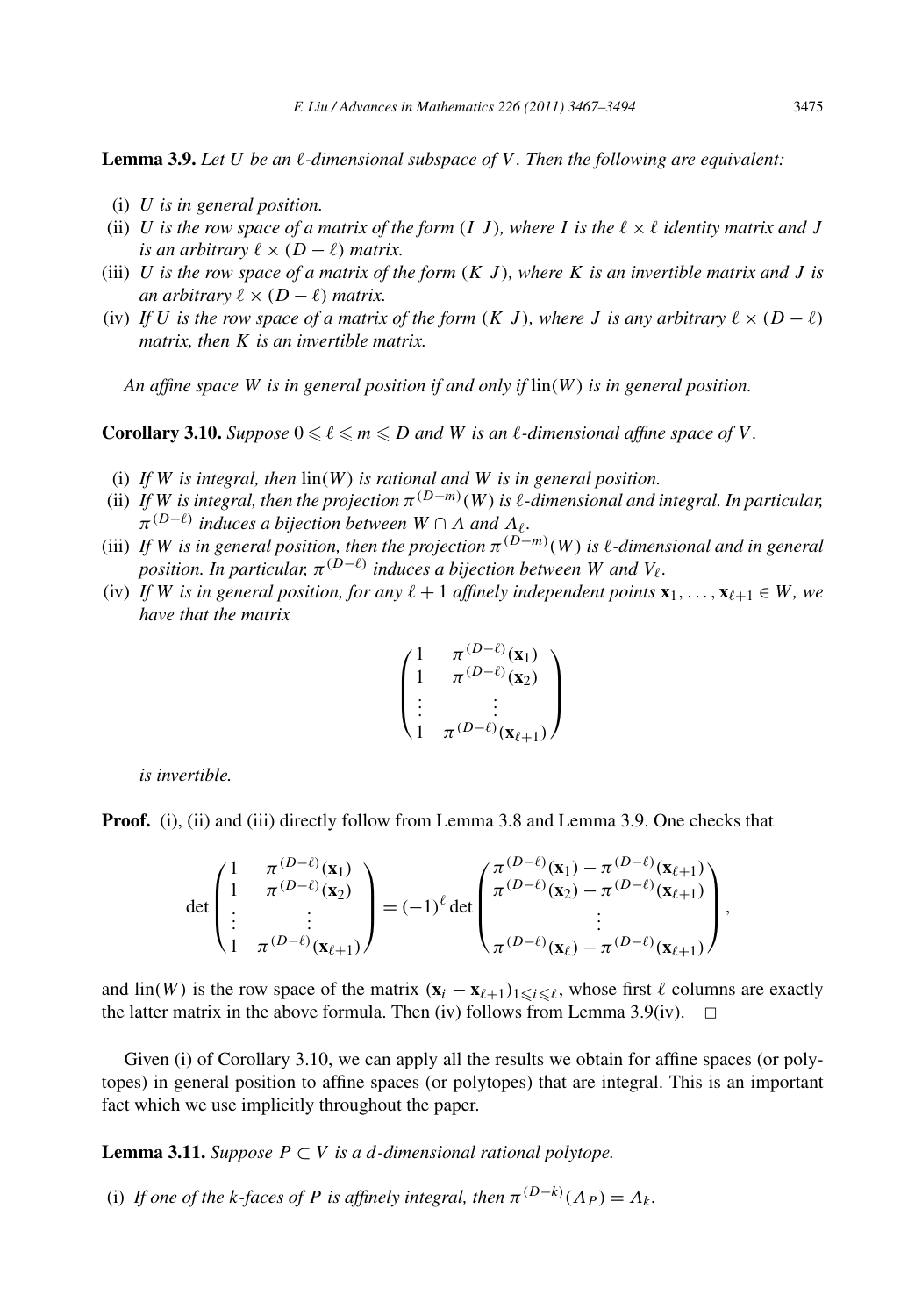- (ii) If P is central and one of the k-faces of P is in affinely general position, then  $\pi^{(D-k)}(\Lambda_P)$ *is of rank k and*  $\Lambda^k \cap \Lambda_P$  *is of rank*  $d - k$ *.*
- **Proof.** (i) follows immediately from Corollary 3.10(ii). (ii) follows from Corollary 3.10(iii) and Lemma 3.7.  $\Box$

**Lemma 3.12.** *Suppose P is a k-integral polytope. Then mP is a k-integral polytope, for any positive integer m.*

**Proof.** This can be checked using Lemma 3.8.  $\Box$ 

*3.3. Algebra of polyhedra*

Both the number of lattice points and the volume of a polytope are *valuations*; that is, they satisfy the inclusion–exclusion property. Since the theory of valuations is based on the theory of the algebra of polyhedra, we will recall the basic definitions in the area. Please refer to [4] for details.

**Definition 3.13.** Let  $A \subset V$  be a set. The *indicator function*, or just *indicator*, of  $A$  is the function  $[A]: V \rightarrow \mathbb{R}$  defined by

$$
[A](x) = \begin{cases} 1 & \text{if } x \in A, \\ 0 & \text{if } x \notin A. \end{cases}
$$

The *algebra of polyhedra*  $P(V)$  is the vector space over  $\mathbb Q$  spanned by the indicator functions [*P*] of all polyhedra  $P \subset V$ . The *algebra of polytopes*  $P_b(V)$  is the vector space over  $\mathbb Q$  spanned by the indicator functions  $[P]$  of all polytopes  $P \subset V$ .

**Definition 3.14.** A linear transformation  $\Phi : \mathcal{P}(V) \to V'$ , or  $\Phi : \mathcal{P}_b(V) \to V'$ , where *V'* is a vector space, is called a *valuation*.

It is clear that one can extend the number of lattice points of a polytope to a valuation of  $\mathcal{P}_b(V)$ . However, we have to be more careful when we extend the volume function to a valuation, because if we use different measures for different polytopes, the linearity will fail. Thus, we fix a lattice in the following definition. For convenience, we also fix a notation related to the right side of (3.1).

**Definition 3.15.** Let *Γ* be a sublattice of *Λ* and *U* the subspace of *V* spanned by *Γ* . For any polytope  $P \subset U$ , we define the *k*th *S*-volume of *P* (with respect to  $\Gamma$ ) to be

$$
SVol^k_{\Gamma}(P) = \sum_{\mathbf{y} \in \pi^{(D-k)}(\Gamma)} Vol_{A^k \cap \Gamma} (\pi_{D-k}(\mathbf{y}, P)).
$$

Recall  $Vol_{\Gamma}(P)$  is defined by (1.1). One can extend both  $Vol_{\Gamma}$  and  $SVol_{\Gamma}^{k}$  to valuations of  $\mathcal{P}_{b}(U)$ .

For convenience, for any  $[S] \in \mathcal{P}_b(U)$ , we omit the bracket and write  $Vol_\Gamma(S)$  and  $SVol_\Gamma^k(S)$ instead of  $\text{Vol}_{\Gamma}([S])$  and  $\text{SVol}_{\Gamma}^k([S])$ .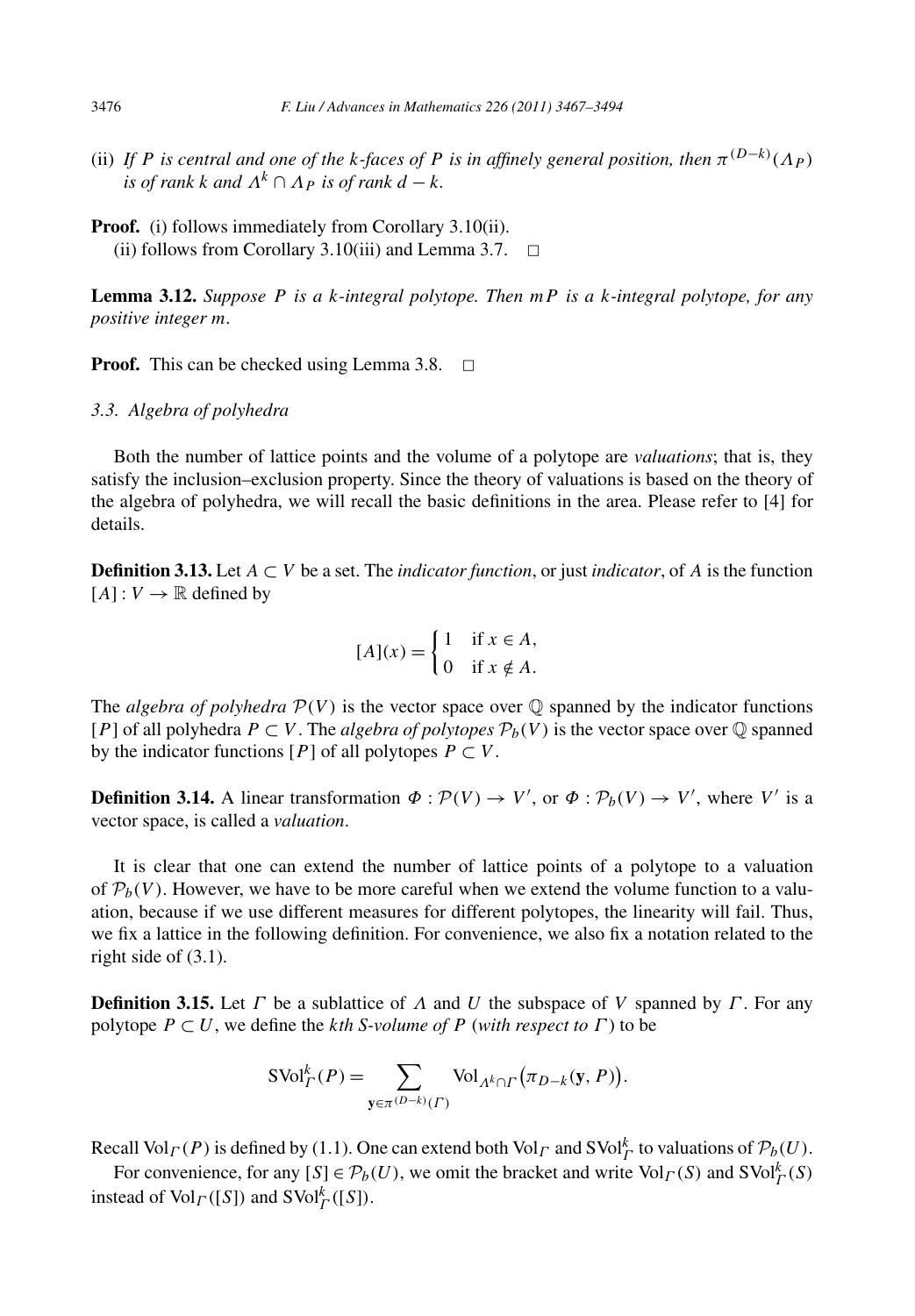Using the definition of  $SVol<sub>\Gamma</sub><sup>k</sup>$  and Lemma 3.2, we can rephrase Theorem 1.5 as the following proposition.

**Proposition 3.16.** *Suppose*  $0 < k < d \le D$  *and*  $P \subset V$  *is a d*-dimensional central  $(k - 1)$ *integral polytope in k-general position. Let*  $\Lambda_P := \text{aff}(P) \cap \Lambda$ *. Then the volume of* P is given *by*

$$
\text{Vol}_{\Lambda_P}(P) = \text{SVol}_{\Lambda_P}^k(P). \tag{3.2}
$$

In the next three sections, we will prove a special case of Proposition 3.16: when  $k = 1$ . The material in these sections is not used in the subsequent sections, so the reader who is willing to take this case of Proposition 3.16 on faith may skip to Section 7.

All of the results in Sections 4 and 5 and some of the results in Section 6 are stated for general  $k$ , since the statements and proofs are no harder than the  $k = 1$  case.

## **4. Affine transformations that preserve certain properties**

In this section, we will discuss conditions for affine transformations that preserve certain properties of polytopes: integrality, general position, volumes and S-volumes. This serves as a preparation for the reduction we will discuss in the next section.

Suppose  $\Gamma_i$  is a sublattice of  $\Lambda$  which has a basis  $\mathfrak{e}_i = (\mathfrak{e}_i^1, \dots, \mathfrak{e}_i^{D_i})$ , and  $U_i$  the subspace of  $V$ spanned by  $\Gamma_i$ , for  $i = 1, 2$ . For any affine transformation  $\phi: U_1 \rightarrow U_2$ , we can associate a vector  $\alpha^{\phi}_{\mathfrak{e}_1, \mathfrak{e}_2} \in \mathbb{R}^{D_2}$  and a  $D_1 \times D_2$  matrix  $M_{\mathfrak{e}_1, \mathfrak{e}_2}^{\phi}$  to  $\phi$  such that  $\phi$  sends a point in  $U_1$  with coordinates **x** with respect to the basis  $\mathfrak{e}_1$  to the point in  $U_2$  with coordinates  $\alpha_{\mathfrak{e}_1,\mathfrak{e}_2}^{\phi} + xM_{\mathfrak{e}_1,\mathfrak{e}_2}^{\phi}$  with respect to the basis  $\mathfrak{e}_2$ . One verifies that

$$
M_{\mathbf{e}_1, \mathbf{e}_2}^{\phi} = (m_{i,j}), \text{ if } \phi(\mathbf{e}_1^i) - \phi(0) = \sum_{j=1}^{D_2} m_{i,j} \mathbf{e}_2^j,
$$

and  $\alpha_{\epsilon_1,\epsilon_2}^{\phi}$  are the coordinates of  $\phi(0)$  with respect to  $\epsilon_2$ .

If the map is from *V* to *V* , unless otherwise noted we will assume that the lattice is *Λ* with the fixed basis  $\mathbf{e} = (\mathbf{e}^1, \dots, \mathbf{e}^D)$  and omit the subscript " $\mathbf{e}_1, \mathbf{e}_2$ ". Similarly, we can associate a matrix to any linear transformation.

#### *4.1. Conditions for preserving integrality and general position*

We say an affine map  $\phi$  *preserves integrality* of an integral affine space *W* if  $\phi(W)$  is integral. Similarly, we say an affine map *φ preserves generality* of an affine space *W* in general position, if  $\phi(W)$  is in general position.

**Lemma 4.1.** *Suppose*  $\phi: V \to V$  *is an affine map with associated matrix* 

$$
M = \begin{pmatrix} A_{\ell \times \ell} & C_{\ell \times (D-\ell)} \\ O_{(D-\ell) \times \ell} & B_{(D-\ell) \times (D-\ell)} \end{pmatrix}
$$

*and vector α, where O is the zero matrix and B is invertible.*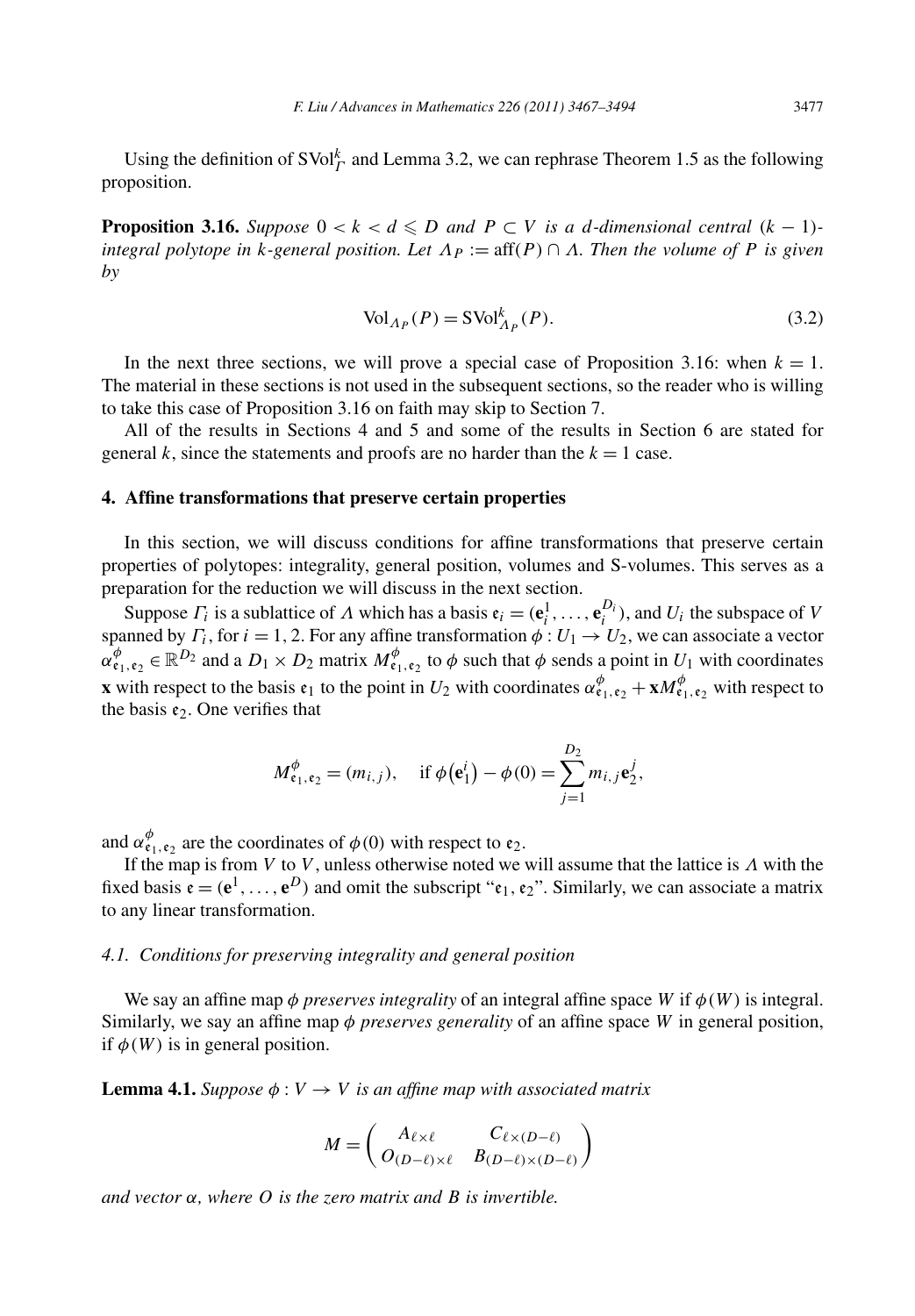- (i) *Let W be an -dimensional integral affine space. If A is unimodular and φ sends any lattice point in W to a lattice point, then φ preserves integrality of W.*
- (ii) *φ preserves integrality of any -dimensional integral affine spaces of V if A is unimodular, and both B and C are integer matrices, and α is an integer vector.*
- (iii) *φ preserves generality of any -dimensional affine spaces of V in general position if A is invertible.*

**Proof.** (ii) follows from (i), and (iii) can be check directly using Lemma 3.9(iii). Now we prove (i). Let  $U = \text{lin}(W)$ , then by Lemma 3.8, *U* is integral and  $W = U + \mathbf{z}$ , for some  $\mathbf{z} \in W \cap \Lambda$ . By Lemma 3.8(ii),  $U$  is the row space of an integer matrix of the form  $(I, J)$ , where  $I$  is the  $\ell \times \ell$  identity matrix. One checks that  $\phi(W) = U' + \phi(\mathbf{z})$ , where U' is the row space of  $(I \, J)M = (A \, C + JB)$  and  $\phi(\mathbf{z}) \in \phi(W) \cap A$ . Thus, it is enough to show that *U'* is integral. Since *A* is unimodular, by Lemma 3.8(iii), we only need to verify that  $C + JB$  is an integer matrix, or equivalently each row in  $(I\, J)M$  is an integer vector. Thus, we need to show that for any row vector **v** in *(I J )*, **v***M* is an integer vector. However, **v** is an integer vector and *W* contains lattice points, so **v** can be written as the difference of two integer vectors  $\mathbf{u}_1$  and  $\mathbf{u}_2$ , each of which is the coordinates of a lattice point in *W*. Because  $\phi$  sends lattice points in *W* to lattice points, we have that  $\alpha + \mathbf{u}_i M$  is an integer vector, for each *i*. Therefore, **v***M* is an integer vector as well.  $\Box$ 

The following corollary follows immediately.

**Corollary 4.2.** *Suppose*  $\phi: V \to V$  *is an invertible affine map with an associated matrix* 

$$
M = \begin{pmatrix} A_{k \times k} & C_{k \times (D-k)} \\ O_{(D-k) \times k} & B_{(D-k) \times (D-k)} \end{pmatrix}
$$

*and vector α, where O is the zero matrix. (We must have that A and B are invertible.)*

- (i) *Suppose W is an affine space of V satisfying that φ sends any lattice point in W to a lattice point. If A is an upper triangular and unimodular matrix, then φ preserves integrality of any integral affine space of W of dimension no more than k.*
- (ii) *If A is an upper triangular and unimodular matrix, both B and C are integer matrices, and α is an integer vector, then φ preserves integrality of any integral affine space of V of dimension no more than k.*
- (iii) *If A is upper triangular, then φ preserves generality of any affine space of V of dimension no more than k that is in general position.*
- *4.2. Conditions for preserving volumes and S-volumes*

We will discuss situations when  $\text{Vol}_\Gamma(P)$  and  $\text{SVol}_\Gamma^k(P)$  are invariant under affine transformation.

**Lemma 4.3.** Let *s* be a positive integer. For  $i = 1, 2$ , let  $\Gamma_i$  be a sublattice of  $\Lambda$  of rank *s* and  $U_i$  the subspace of V spanned by  $\Gamma_i$ . Suppose  $\mathfrak{e}_i = (\mathfrak{e}_i^1, \ldots, \mathfrak{e}_i^s)$  is a basis of  $\Gamma_i$ , for  $i = 1, 2$ . Let  $\phi: U_1 \to U_2$  *be an invertible affine map with the associated matrix*  $M_{\mathfrak{e}_1, \mathfrak{e}_2}$ .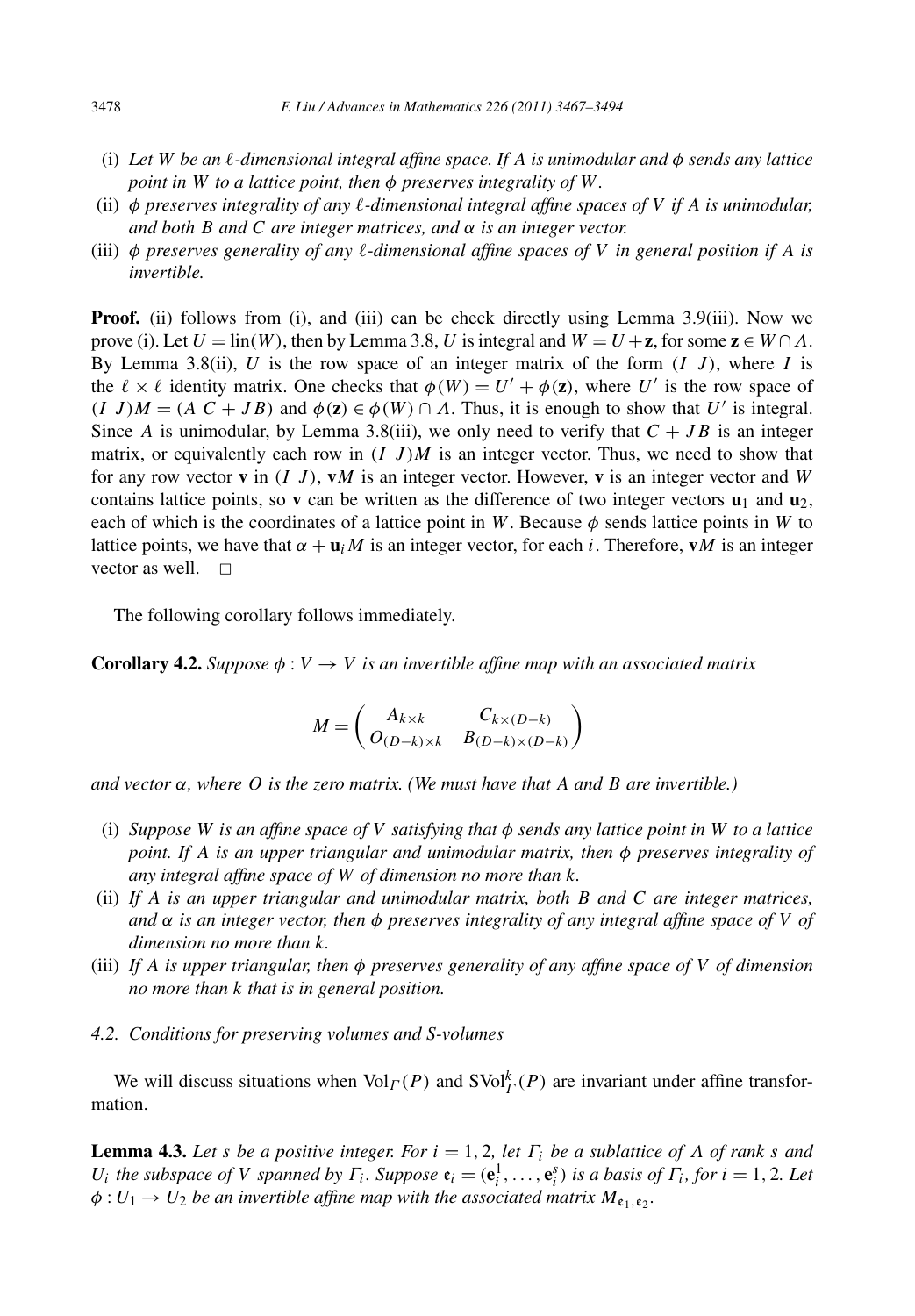- (i) *If*  $\det(M_{\epsilon_1,\epsilon_2}) = 1$ *, then*  $\text{Vol}_{\Gamma_1} = \text{Vol}_{\Gamma_2} \circ \phi$ *.*
- (ii) *Suppose the following four conditions are satisfied:*
	- $(1)$   $\pi^{(D-k)}(\mathbf{x}_1) = \pi^{(D-k)}(\mathbf{x}_2)$  if and only if  $\pi^{(D-k)}(\phi(\mathbf{x}_1)) = \pi^{(D-k)}(\phi(\mathbf{x}_2)).$
	- $(2)$   $\pi^{(D-k)}(\mathbf{x}) \in \pi^{(D-k)}(\Gamma_1)$  *if and only if*  $\pi^{(D-k)}(\phi(\mathbf{x})) \in \pi^{(D-k)}(\Gamma_2)$ *.*
	- (3) For some number r and for  $i = 1, 2$ , we have that  $(e_i^{r+1}, e_i^{r+2}, \ldots, e_i^s)$  is a basis of the *lattice*  $\Lambda^k \cap \Gamma_i$ *. (Thus, it spans*  $V^k \cap U_i$  *by Lemma* 3.4*.)*
	- (4) *The determinant of the lower right*  $(s r) \times (s r)$  *submatrix of*  $M_{\epsilon_1, \epsilon_2}$  *is equal to* 1*. Then*  $SVol_{\Gamma_1}^k = SVol_{\Gamma_2}^k \circ \phi$ .

**Proof.** (i) follows directly from the definition of volume and linear algebra.

By (1), one sees that *φ* induces a bijection between  $\pi^{(D-k)}(U_1)$  and  $\pi^{(D-k)}(U_2)$ . We denote this map by  $\phi'$ . We then have that for any set  $S \in U_1$  and  $\mathbf{y} \in \pi^{(D-k)}(U_1)$ ,

$$
\pi_{D-k}(\phi'(\mathbf{y}), \phi(S)) = \phi(\pi_{D-k}(\mathbf{y}, S)).
$$

Note that shifting a set of points by a constant vector does not change its volume. Thus,

$$
\text{Vol}_{\Lambda^k \cap \Gamma_2} \big( \phi \big( \pi_{D-k}(\mathbf{y}, S) \big) \big) = \text{Vol}_{\Lambda^k \cap \Gamma_2} \big( \big\{ \mathbf{x} - \phi'(\mathbf{y}) \big\} \mathbf{x} \in \phi \big( \pi_{D-k}(\mathbf{y}, S) \big) \big\} \big), \tag{4.1}
$$

and

$$
\text{Vol}_{\Lambda^k \cap \Gamma_1} \big( \pi_{D-k}(\mathbf{y}, S) \big) = \text{Vol}_{\Lambda^k \cap \Gamma_1} \big( \{ \mathbf{x} - \mathbf{y} \mid \mathbf{x} \in \pi_{D-k}(\mathbf{y}, S) \} \big). \tag{4.2}
$$

We will show the right sides of the above two equations are equal. We define an affine map  $\phi_{\mathbf{y}}: V^k \cap U_1 \to V^k \cap U_2$  by mapping **z** to  $\phi(\mathbf{y} + \mathbf{z}) - \phi'(\mathbf{y})$ . Using the bases  $(\mathbf{e}_1^{r+1}, \mathbf{e}_1^{r+2}, \dots, \mathbf{e}_1^{s})$ and  $(\mathbf{e}_2^{r+1}, \mathbf{e}_2^{r+2}, \dots, \mathbf{e}_2^s)$ , one can check the matrix associated to  $\phi_y$  is exactly the lower right  $(s - r) \times (s - r)$  submatrix of  $M_{e^1, e^2}$ . Hence, by (4), we have that

$$
\text{Vol}_{\Lambda^k \cap \Gamma_1} = \text{Vol}_{\Lambda^k \cap \Gamma_2} \circ \phi_{\mathbf{y}}.
$$

We verify that

$$
\phi_{\mathbf{y}}(\{\mathbf{x}-\mathbf{y} \mid \mathbf{x} \in \pi_{D-k}(\mathbf{y}, S)\}) = \{\mathbf{x}-\phi'(\mathbf{y}) \mid \mathbf{x} \in \phi(\pi_{D-k}(\mathbf{y}, S))\}.
$$

Therefore, the right sides of Eqs. (4.1) and (4.2) are equal. So the left sides are equal, and we conclude that for any set *S*  $\in U_1$  and  $\mathbf{y} \in \pi^{(D-k)}(U_1)$ ,

$$
\mathrm{Vol}_{\Lambda^k \cap \Gamma_2} \big( \pi_{D-k} \big( \phi'(\mathbf{y}), \phi(S) \big) \big) = \mathrm{Vol}_{\Lambda^k \cap \Gamma_2} \big( \phi \big( \pi_{D-k}(\mathbf{y}, S) \big) \big)
$$
  
=  $\mathrm{Vol}_{\Lambda^k \cap \Gamma_1} \big( \pi_{D-k}(\mathbf{y}, S) \big).$ 

Furthermore, by (2),  $\phi'$  also gives a bijection between  $\pi^{(D-k)}(\Gamma_1)$  and  $\pi^{(D-k)}(\Gamma_2)$ .

Thus, we have  $SVol_{\Gamma_1}^k = SVol_{\Gamma_2}^k \circ \phi$ .  $\Box$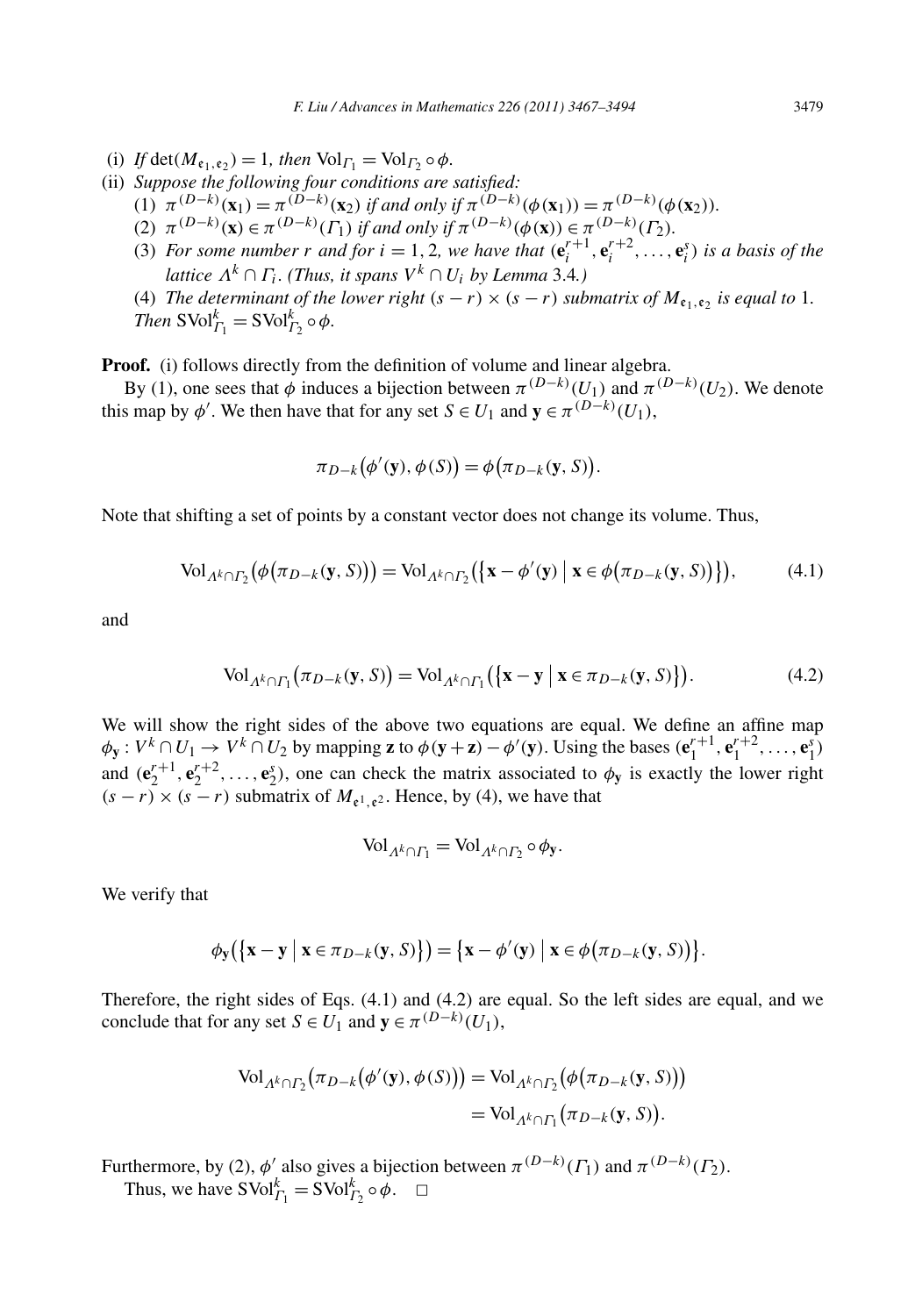**Corollary 4.4.** Let *s* be a positive integer. For  $i = 1, 2$ , let  $\Gamma_i$  be a sublattice of  $\Lambda$  of rank *s* and *U<sub>i</sub> the subspace of V spanned by*  $\Gamma_i$ *. Suppose*  $e_i = (e_i^1, \ldots, e_i^s)$  *is a basis of*  $\Gamma_i$ *, and for some* number  $r$  we have that  $(\mathbf{e}_i^{r+1},\mathbf{e}_i^{r+2},\ldots,\mathbf{e}_i^s)$  is a basis of the lattice  $\Lambda^k\cap\varGamma_i.$  Suppose  $\phi:U_1\to U_2$ *is an affine map with an associated matrix*

$$
M^{\phi}_{\mathfrak{e}_1,\mathfrak{e}_2} = \begin{pmatrix} A & C \\ O & B \end{pmatrix}
$$

*and vector*  $\alpha_{e^1}$ <sub> $e^2$ </sub> =  $(\alpha_1, \alpha_2)$  *satisfying* 

- (i) *A* is an  $r \times r$  *unimodular matrix.*
- (ii) *α*<sup>1</sup> *is an r-dimensional vector of integer entries.*
- (iii) *B* is an  $(s r) \times (s r)$  *matrix with*  $det(B) = 1$ .
- (iv) *O is the zero matrix.*

*Then*  $\text{Vol}_{\Gamma_1} = \text{Vol}_{\Gamma_2} \circ \phi$  *and*  $\text{SVol}_{\Gamma_1}^k = \text{SVol}_{\Gamma_2}^k \circ \phi$ *.* 

**Proof.** It is clear that  $det(M_{\mathfrak{e}_1, \mathfrak{e}_2}) = 1$ . Thus,  $Vol_{\Gamma_1} = Vol_{\Gamma_2} \circ \phi$ . To show that  $SVol_{\Gamma_1}^k =$  $SVol_{r_2}^k \circ \phi$ , we need to verify (1)–(4) under (ii) of Lemma 4.3 holds. (3) and (4) are given in the conditions.

By Lemma 3.6,  $f_i = (\pi^{(D-k)}(e_i^1), \dots, \pi^{(D-k)}(e_i^r))$  is a basis of  $\pi^{(D-k)}(\Gamma_i)$ , for  $i = 1, 2$ . One checks that  $\phi$  deduces an affine map from  $\pi^{(D-k)}(U_1)$  to  $\pi^{(D-k)}(U_2)$  by mapping  $\pi(D-k)(\mathbf{x})$ to  $\pi (D - k)(\phi(\mathbf{x}))$ . The matrix and vector associated to this map with respect to the bases  $f_1$  and  $f_2$  are *A* and  $\alpha_1$ , respectively. Therefore, (1) and (2) of Lemma 4.3 are satisfied.  $\Box$ 

# **5. Reduction to the full-dimensional case**

In this section, we will prove the following proposition which reduces Proposition 3.16 to the case of full-dimensional polytopes.

**Proposition 5.1.** *Suppose*  $0 < k < d \le D$  *and*  $P \subset V$  *is a d-dimensional central*  $(k - 1)$ *-integral polytope in k*-general position. There exists an invertible affine map  $\phi: V \to V$  such that  $Q :=$  $\phi(P)$  *is a full-dimensional polytope in*  $V_d$  *that is still*  $(k-1)$ *-integral and in k-general position. Also, proving Proposition* 3.16 *for P is equivalent to proving it for Q.*

Throughout this section, we will assume that  $0 < k < d \le D$  and  $P \subset V$  is a *d*-dimensional central *(k* − 1*)*-integral polytope in *k*-general position. We also fix

$$
U_P := \text{aff}(P),
$$

which is a subspace of *V* because *P* is central.

We first prove two preliminary lemmas.

**Lemma 5.2.** *There exist integers*  $h_1, \ldots, h_k$  *such that* 

 $(e^1 + h_1 e^k, \ldots, e^{k-1} + h_{k-1} e^k, h_k e^k)$  is a basis of  $\pi^{(D-k)}(\Lambda_P)$ .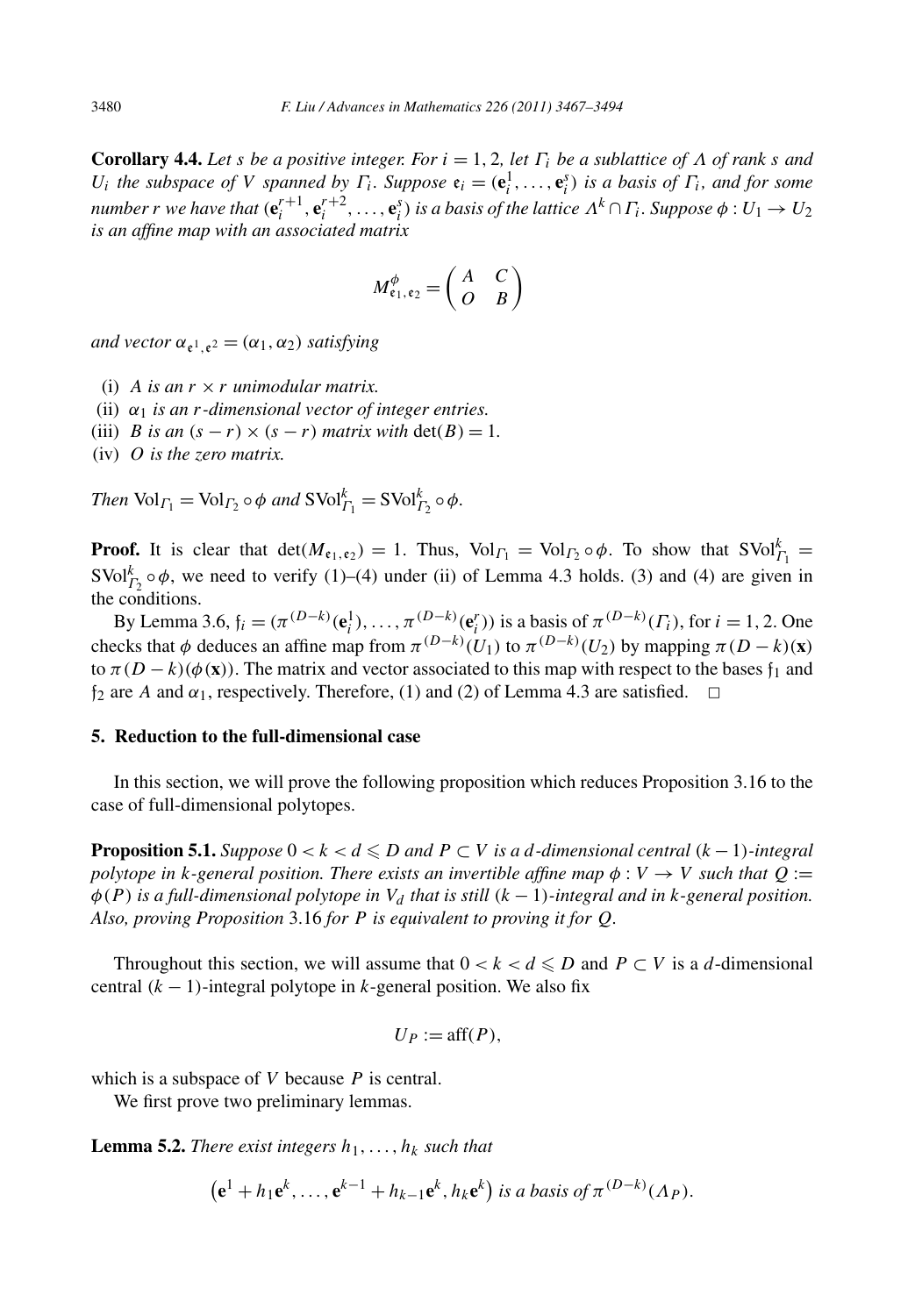**Proof.** By Lemma 3.11, we have that  $\pi^{(D-(k-1))}(\Lambda_P) = \Lambda_{k-1}$ , and  $\pi^{(D-k)}(\Lambda_P)$  is of rank *k*. An obvious basis for  $\pi^{(D-(k-1))}(\Lambda_P)$  is  $(e^1, e^2, \ldots, e^{k-1})$ . Note that  $\pi^{(D-(k-1))}(\Lambda_P)$  can be obtained by dropping the last coordinate, i.e., the coordinate corresponding to  $e^k$ , of the lattice  $\pi^{(D-k)}(\Lambda_P)$ . Hence, our lemma follows from Lemma 3.6.  $\Box$ 

**Lemma 5.3.** *There exists a basis*  $\mathfrak{f} = (\mathbf{f}^1, \mathbf{f}^2, \dots, \mathbf{f}^D)$  *of V satisfying* 

- (i)  $\pi^{(D-k)}(\mathbf{f}^i) = \mathbf{e}^i + h_i \mathbf{e}^k$ , for  $i = 1, ..., k-1$ , and  $\pi^{(D-k)}(\mathbf{f}^k) = h_k \mathbf{e}^k$ , for some integers  $h_1, \ldots, h_k$ .
- (ii)  $(\mathbf{f}^{k+1}, ..., \mathbf{f}^d)$  *is a basis of the lattice*  $\Lambda^k \cap \Lambda_P$ *.*
- (iii)  $(\mathbf{f}^1, \ldots, \mathbf{f}^k, \mathbf{f}^{k+1}, \ldots, \mathbf{f}^d)$  *is a basis of the lattice*  $\Lambda_P$ .
- (iv)  $(\mathbf{f}^{k+1}, \ldots, \mathbf{f}^d, \mathbf{f}^{d+1}, \ldots, \mathbf{f}^D)$  *is a basis of the lattice*  $\Lambda^k$ .

**Proof.** By Lemma 5.2,  $\pi^{(D-k)}(\Lambda_P)$  has a basis

$$
(\mathbf{e}_1+h_1\mathbf{e}^k,\ldots,\mathbf{e}_{k-1}+h_{k-1}\mathbf{e}^{k-1},h_k\mathbf{e}^k),
$$

for some integers  $h_1, \ldots, h_k$ . Thus, using Lemma 3.6 again, we can choose  $f^1, \ldots, f^k$ ,  $f^{k+1}, \ldots, f^d$  satisfying (i), (ii) and (iii).

Furthermore, by Lemma 3.5,  $(f^{k+1}, \ldots, f^d)$  can be extended to a basis, say  $(f^{k+1}, \ldots, f^d, f^{d+1},$  $\dots$ , **f**<sup>*D*</sup>) of  $\Lambda^k$ .  $\square$ 

**Proof of Proposition 5.1.** Let  $f = (f^1, \ldots, f^D)$  be a basis as described in Lemma 5.3, and define  $\phi: V \to V$  to be the linear transformation that maps  $f^i$  to  $e^i$  for each *i*. Both f and *e* are bases of *V*. Thus,  $\phi$  is invertible. Let  $Q = \phi(P)$ . Clearly, Q is a *d*-dimensional polytope in  $V_d$ .

One checks that the associated matrix to  $\phi$  is  $M^{\phi} = M^{\phi}_{\varepsilon,\varepsilon} = F^{-1}$ , where *F* is the  $D \times D$ matrix whose *i*th row is the coordinates of  $f^i$  with respect to  $e$ . By Lemma 5.3, we know that *F* is a matrix satisfying the following three properties:

- (i) The lower left  $(D k) \times k$  submatrix of *F* is a zero matrix.
- (ii) The upper left  $k \times k$  submatrix of F is an upper triangular matrix.

(iii) The upper left  $(k - 1) \times (k - 1)$  submatrix of *F* is an upper triangular unimodular matrix.

It is easy to verify that  $M^{\phi} = F^{-1}$  also has these three properties. Recall that  $U_P = \text{aff}(P)$  is a subspace of *V*, and  $\Lambda_p = \text{aff}(P) \cap \Lambda$ . Hence, by the construction of  $\phi$ , any lattice point in  $U_p$ is mapped to a lattice point by  $\phi$ . Therefore, by using (i) and (iii) of Corollary 4.2, we conclude that *Q* is a  $(k - 1)$ -integral polytope in *k*-general position.

The map  $\phi$  induces a linear map  $\tilde{\phi}: U_P \to V_d$ . It is clear that the associated matrix  $M_{\tilde{f}, \tilde{\epsilon}}^{\tilde{\phi}}$  to  $\tilde{\phi}$  with respect to the bases  $\tilde{f} = (f^1, \ldots, f^d)$  and  $\tilde{\epsilon} = (\mathbf{e}^1, \ldots, \mathbf{e}^d)$  is the identity matrix. Note that by (ii) of Lemma 5.3,  $(\mathbf{f}^{k+1},...,\mathbf{f}^{d})$  is a basis of  $\Lambda^{k} \cap \Lambda_{P}$ , and it is obvious that  $(e^{k+1},...,e^d)$  is a basis of  $Λ^k ∩ Λ_d$ . Thus, by Corollary 4.4, Vol<sub> $Λ_P$ </sub> $(P)$  =  $\text{Vol}_{\Lambda_d}(Q)$  and  $\text{SVol}_{\Lambda_p}^k(P) = \text{SVol}_{\Lambda_d}^k(Q)$ . However, *Q* is full-dimensional in *V<sub>d</sub>*. Thus,  $\Lambda_Q =$  $V_d \cap \Lambda = \Lambda_d$ .

Thus, we conclude that proving Proposition 3.16 for *P* is reduced to proving it for  $Q = \phi(P)$ . Therefore, Proposition 5.1 follows the fact that *Q* is full-dimensional in  $V_d$ .  $\Box$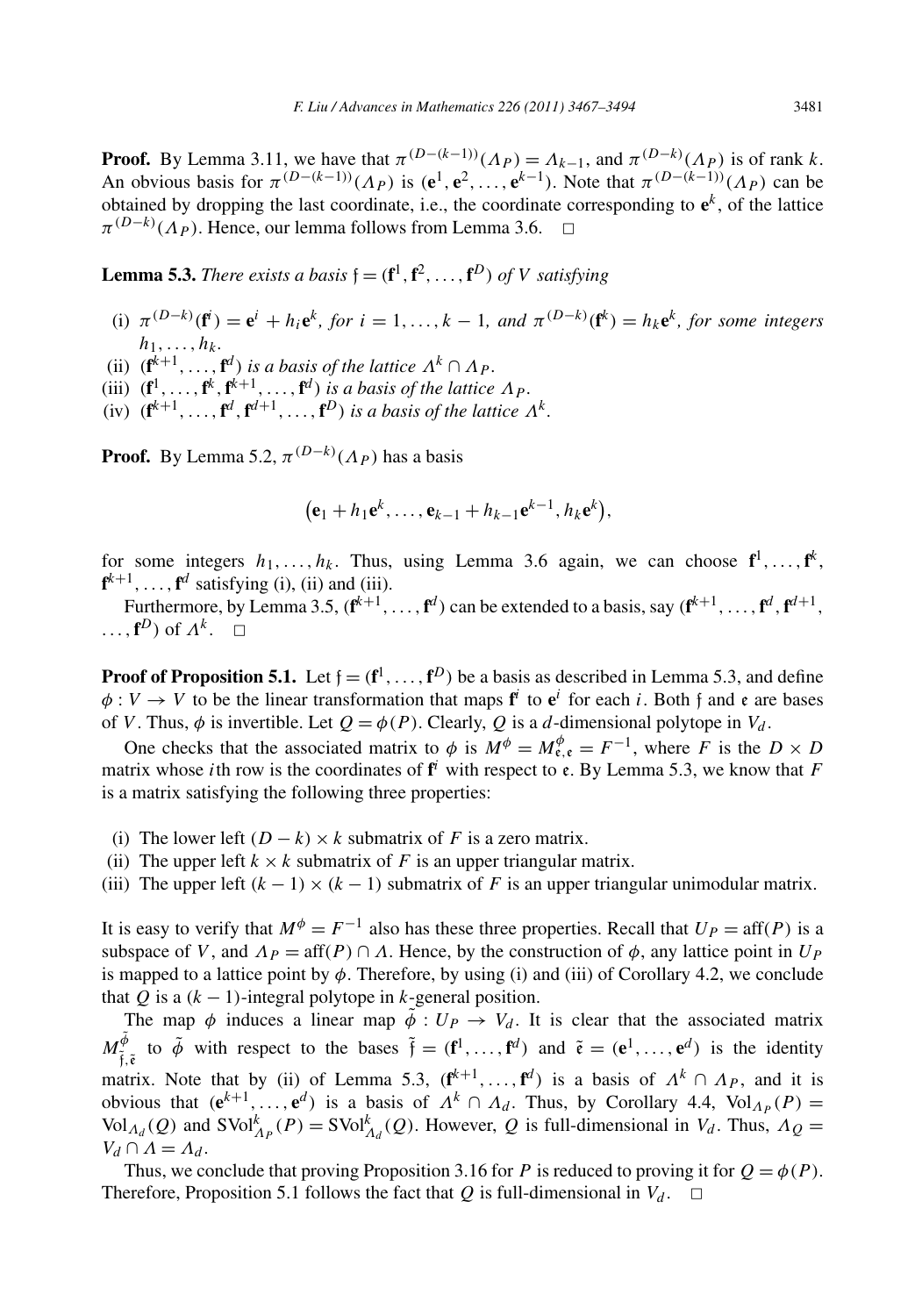#### **6. A special case of Proposition 3.16**

In this section, we prove the following proposition as a special case of Proposition 3.16.

**Proposition 6.1.** *Proposition* 3.16 *is true when*  $k = 1$ *.* 

We will give two proofs of Proposition 6.1 in two subsections: the first one was suggested by the referee, and the second one is our original proof which we will only present the idea.

#### *6.1. First proof*

We use Lemma 2.3 of [2] by Barvinok. Since the notation in [2] is different from ours and we only need a special case of the lemma, we present a special case of the lemma in our notation:

**Lemma 6.2.** *(See Lemma 2.3 of [2].) Let*  $P \subset V$  *be a full-dimensional rational polytope and let*  $Q = \pi^{(d-k)}(P)$ *. Suppose*  $\partial Q \cap \Lambda_k = \emptyset$ *. Then* 

$$
SVol_A^k(P) = \lim_{\tau \to +\infty} \sum_{l \in \Lambda_k} \exp\{-\pi ||l||^2 / \tau\} \int_P \exp\{2\pi i \langle l, x \rangle\} dA,\tag{6.1}
$$

*where*  $\langle l, x \rangle$  *is the dot product of the coordinates of l and x.* 

**Remark 6.3.** After the proof of Lemma 2.3 in [2], Barvinok also remarked that if  $\partial Q \cap \Lambda_k \neq \emptyset$ , the right-hand side of Eq. (6.1) still converges and the limit is equal to a modified version of SVol<sup>k</sup><sub>*Λ*</sub>, with appropriate weights on the volumes of slices of *P* over points in  $\partial Q \cap A_k$ . Therefore, we conclude that if the polytope *P* satisfies the condition that the dimension of  $\pi_{d-k}(\mathbf{y}, P)$ is less than *d* − *k* for any lattice point **y** in the boundary of  $Q = \pi^{(d-k)}(P)$ , then (6.1) still holds.

We also need the following lemma in order to prove Proposition 6.1.

**Lemma 6.4.** *Let*  $P \subset V$  *be an integral d-dimensional polytope and*  $l \in V$ *. Suppose*  $\langle l, x \rangle$  *is not constant on any edge of P, and*  $\langle l, x \rangle$  *is an integer for any*  $x \in \Lambda_P$ *. Then* 

$$
\int_{P} \exp\{2\pi i \langle l, x \rangle\} dA_{\text{lin}(P)} = \delta_{0,d}.
$$
\n(6.2)

**Proof.** It is clear that if *P* is 0-dimensional, then (6.2) holds. For  $d \ge 1$ , one sees that it is enough to prove the case when  $P$  is central because shifting  $P$  by a lattice point won't change the value of  $\int_P \exp\{2\pi i \langle l, x \rangle\} dA_{\text{lin}(P)}$ . We will prove (6.2) by induction on *d* using another result by Barvinok obtained from Stokes formula [1, Lemma 2.5]:

$$
\int_{P} \exp\{2\pi i \langle l, x \rangle\} dA_{\text{lin}(P)} = \frac{1}{2\pi i \langle l, \lambda \rangle} \sum_{F: \text{ facet of } P} \langle \lambda, n_F \rangle \int_{F} \exp\{2\pi i \langle l, x \rangle\} dA_{\text{lin}(F)},
$$
\n(6.3)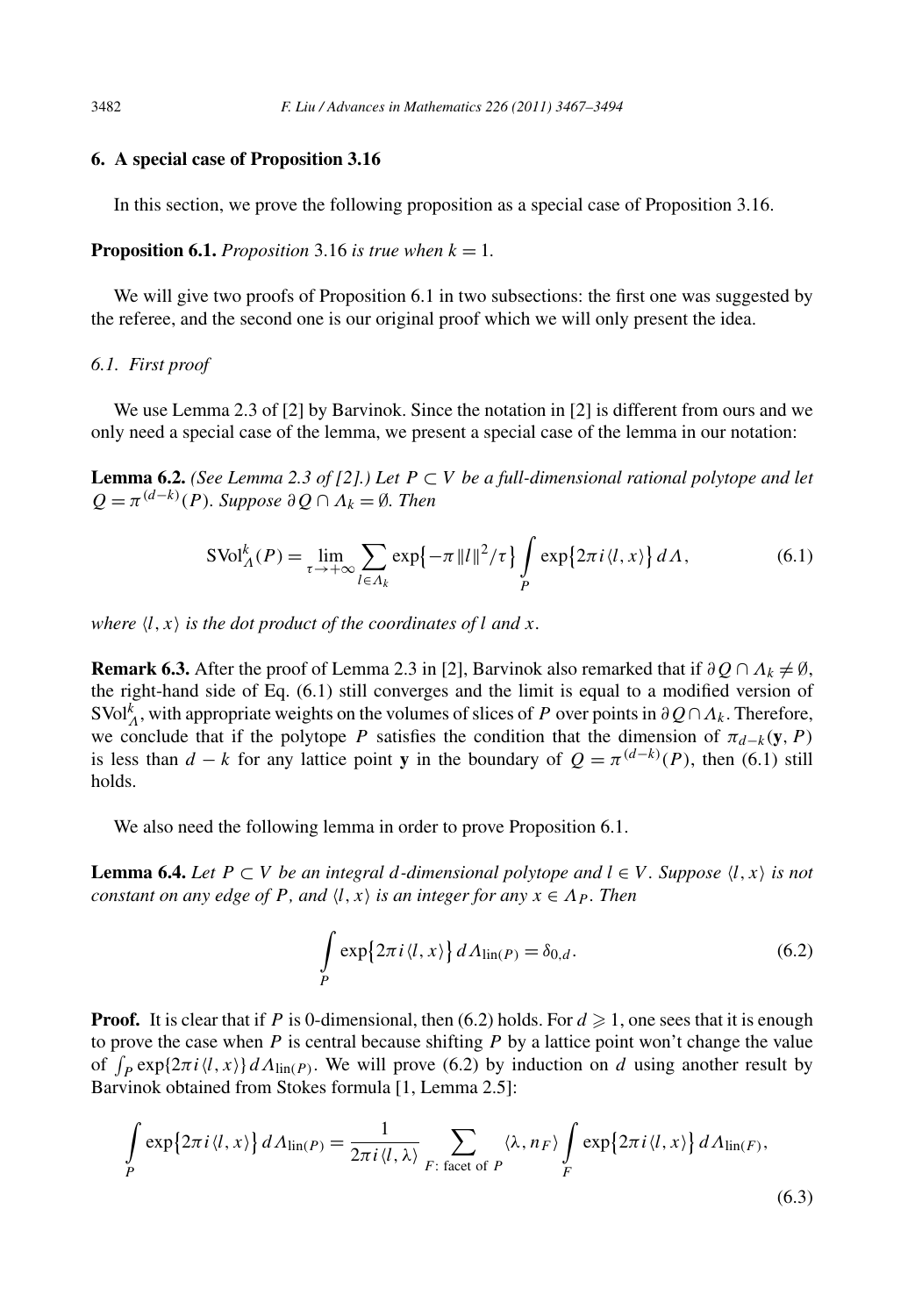where  $l, \lambda \in \text{lin}(P)$  are any vectors satisfying  $\langle l, \lambda \rangle \neq 0$ , and  $n_F$  is the outer unit normal to  $F$ .

Note that we can always assume  $l \in \text{lin}(P)$ : For any  $l \in V$ , one can let  $l'$  be the orthogonal projection of *l* onto  $\text{lin}(P)$ . Then  $\langle l, x \rangle = \langle l', x \rangle$  for any  $x \in \text{lin}(P) = \text{aff}(P)$ .

Suppose  $d = 1$ . Then *P* is an interval with two vertices  $v_1$  and  $v_2$ , for some  $v_1, v_2 \in A$ . Clearly  $n_{v_1} = -n_{v_2}$ . Since  $\langle l, x \rangle$  is not constant on  $P = \text{conv}(v_1, v_2)$ , we have that  $\langle l, n_{v_1} \rangle \neq 0$ . Hence, we can choose  $\lambda = n_{v_1}$ . Thus,

$$
\int_{P} \exp\{2\pi i \langle l, x \rangle\} dA_{\text{lin}(P)} = \frac{1}{2\pi i \langle l, \lambda \rangle} (\langle \lambda, n_{v_1} \rangle + \langle \lambda, n_{v_2} \rangle) = 0.
$$

Now we assume (6.2) holds for *P* of dimension less than *d*. We can choose  $\lambda$  to be the direction of an edge of *P*. Then (6.2) follows immediately from the induction hypothesis and  $(6.3)$ .  $\Box$ 

**Proof of Proposition 6.1.** By Proposition 5.1, we can assume that  $d = D$ , i.e., P is a fulldimensional polytope. Hence,  $\Lambda_P = \Lambda$ .

Let  $Q = \pi^{(d-1)}(P)$ . Because  $\pi^{(d-1)}$  is an open map, for any  $y \in \partial Q$ , the slice  $\pi_{d-1}(y, P)$ only consists of boundary points of *P*. Because *P* is in 1-general position,  $\pi_{d-1}(\mathbf{y}, P)$  cannot contain more than one point. Hence, the dimension of  $\pi_{d-1}(\mathbf{y}, P)$  is 0, which is less than  $d-1$ since  $1 < d$ . Therefore, by Lemma 6.2 and Remark 6.3, we have

$$
SVol_A^1(P) = \lim_{\tau \to +\infty} \sum_{l \in A_1} \exp\{-\pi ||l||^2 / \tau\} \int_P \exp\{2\pi i \langle l, x \rangle\} dA. \tag{6.4}
$$

Let  $l \in A_1$ . If  $l = 0$ , then  $\int_P \exp\{2\pi i \langle l, x \rangle\} dA = \text{Vol}_A(P)$ . If  $l \neq 0$ , then because *P* is in 1-general position, *l* satisfies the hypothesis in Lemma 6.4. Therefore,  $\int_P \exp\{2\pi i \langle l, x \rangle\} dA = 0$ for  $l \neq 0$ . Hence,

$$
\text{SVol}_{\Lambda}^{1}(P) = \lim_{\tau \to +\infty} \exp\{-\pi \, ||0||^{2}/\tau\} \, \text{Vol}_{\Lambda}(P) = \text{Vol}_{\Lambda}(P). \qquad \Box
$$

#### *6.2. Second proof*

In this subsection, we present the idea of our original proof of Proposition 6.1. Since we have already given a complete proof in the last subsection, we omit the details. We want to present this proof because the proof uses very different techniques from the one in last subsection and although the full proof is somewhat longer, the idea is completely elementary and does not require knowledge of the theory of valuations.

First, by discussing properties of being in *k*-general position, one can easily prove the following two lemmas.

**Lemma 6.5.** Suppose  $0 < k < d$ . Let P be a d-dimensional central rational polytope in V. *Suppose P* has a triangulation  $|Q_i|$  *consisting of simplices in k-general position. Let*  $\Gamma = \Lambda_p$ *. It is clear that*  $aff(P) = aff(Q_i)$ *. So*  $Q_i$  *is central and*  $\Gamma = A_{Q_i}$ *. Then* 

$$
\mathrm{SVol}_{\Gamma}^k(P) = \sum \mathrm{SVol}_{\Gamma}^k(Q_i).
$$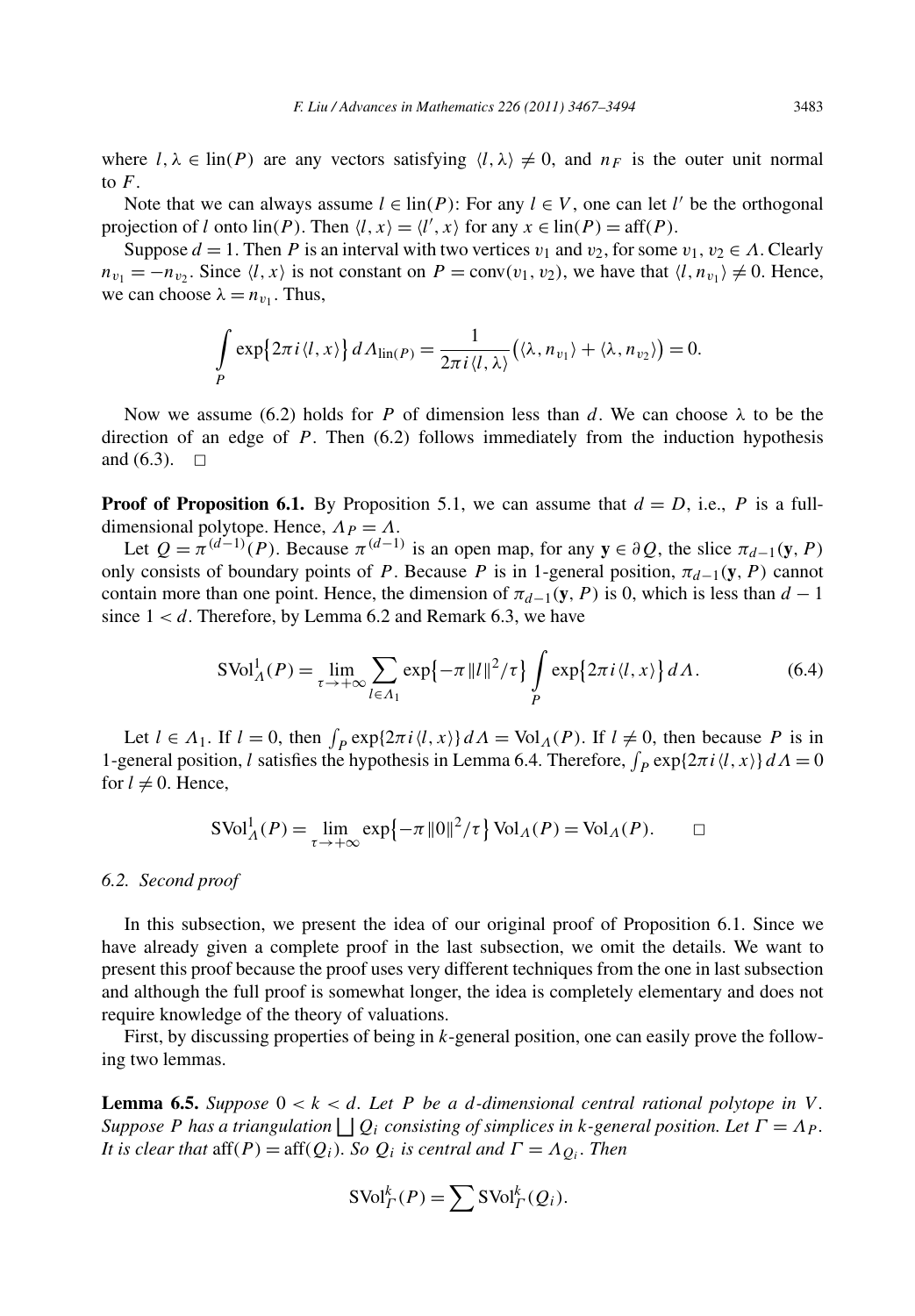**Lemma 6.6.** *Let P be a d-dimensional polytope in* 1*-general position. Then there exists a triangulation*  $|Q_i|$  *of P* without introducing new vertices such that each  $Q_i$  *is a simplex in* 1-general *position.*

Given Lemma 6.6 and Lemma 6.5 with  $k = 1$ , we can reduce Proposition 6.1 to the following proposition:

#### **Proposition 6.7.** *Proposition* 3.16 *is true when*  $k = 1$ *, and* P *is a simplex.*

Recall that Proposition 5.1 enables us to reduce the problem to full-dimensional polytopes. We can also show that the problem can be reduced further to polytopes in fully general position by using the corollaries in Section 4. Hence, we conclude that it is enough to prove Proposition 6.7 with the assumption that *P* is a full-dimensional simplex in fully general position.

Note that since  $\Lambda_P = \Lambda$ , what we need to show is that

$$
\text{Vol}_A(P) = \text{SVol}_A^1(P). \tag{6.5}
$$

However, since  $P$  is a full-dimensional simplex, the left-hand side of  $(6.5)$  is simply a determinant of a matrix whose entries are coordinates of the vertices of *P* .

The bulk of our proof consists of showing the right-hand side of (6.5) is given by the same determinant. First, by Theorem 4.6 in [9], we decompose *P* , a *d*-dimensional simplex in fully general position, into *d*! signed sets, each of which corresponds to a permutation in the symmetric group  $S_d$ . Then we are able to write the right-hand side of (6.5) in terms of a summation involving signs of permutations, determinants and power sums. By analyzing this formula further and using Lemma 7.3 in [9], we are able to derive the desired result.

We conclude by remarking that with the above decomposition idea, one can prove that Proposition 3.16 is true for a simplex *P* without restricting to  $k = 1$ . However, unlike the case when  $k = 1$ , we do not see any obvious way to prove a *k*-version of Lemma 6.6 which will reduce the general case to the simplex case.

#### **7. Properties of slices and projections**

Before we move on to finishing the proof of Proposition 3.16 and thus Theorem 1.5, we will discuss properties of slices and projections of certain polytopes. The results presented in this section will be used both in the proof of Proposition 3.16 in Section 8 and in the proof of Theorem 1.3 in Section 9.

Let *P* be a polytope in *V*. One sees that the projection  $\pi^{(D-m)}(P)$  is a polytope in  $V_m$ , and the slice  $\pi_{D-m}(\mathbf{y}, P)$  is a polytope in  $\pi_{D-m}(\mathbf{y}, V) \cong V^m$ , for any  $0 \leq m \leq D$  and  $\mathbf{y} \in \pi^{(D-m)}(P)$ . We will discuss properties of projections and slices of *P* under various conditions.

We denote by *∂P* and Int*(P )* the relative boundary and the relative interior of *P* . Since in this paper we only discuss the relative boundary and the relative interior of polytopes, we will omit "relative" and just say "boundary" and "interior". We denote by  $\mathcal{F}(P)$  and  $\mathcal{F}_{\geq \ell}(P)$  the set of faces and the set of faces of dimension at least  $\ell$ , respectively, of  $P$ .

Let *Y* ⊂ *V<sub>m</sub>*, and *S* ⊂ *V*. We define

$$
\pi_{D-m}(Y,S) = \bigcup_{\mathbf{y} \in Y} \pi_{D-m}(\mathbf{y}, S).
$$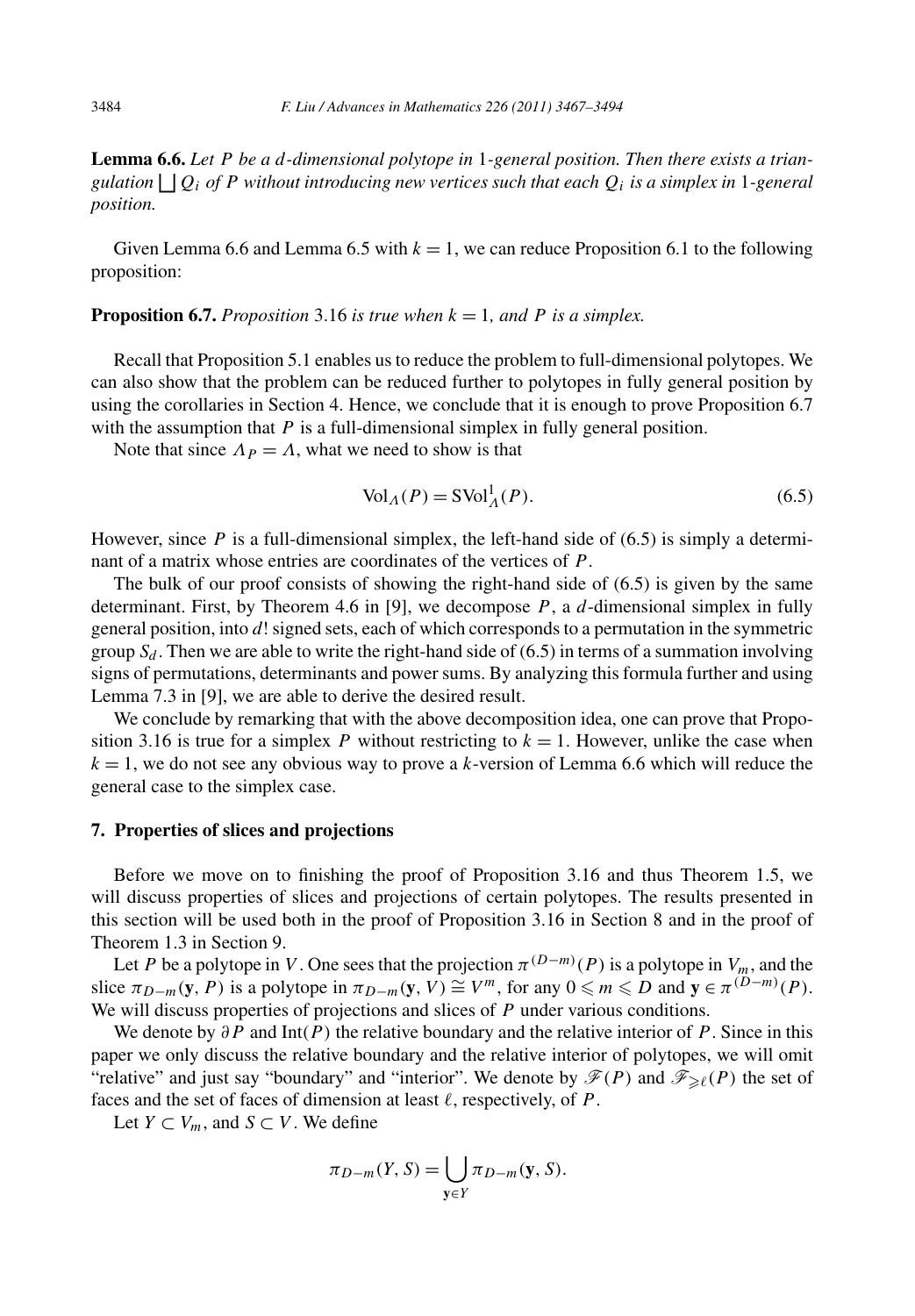**Lemma 7.1.** *Suppose*  $0 < \ell \leq m \leq D$  *and*  $P \subset V$  *is a polytope whose*  $\ell$ -faces are all *in affinely general position. For any*  $(\ell - 1)$ *-face*  $F_0$  *of*  $\pi^{(D-m)}(P)$ *, we have that*  $F := \pi_{D-m}(F_0, P)$  *is an*  $(\ell - 1)$ *-face of P.* 

*Therefore,*  $\pi_{D-m}(\mathbf{y},P)$  *is one point on the boundary of P*, *for any point* **y** *of an*  $(\ell-1)$ *-face*  $of$  $\pi^{(D-m)}(P)$ *.* 

**Proof.** Since  $F_0$  is a face of  $\pi^{(D-m)}(P)$ , there exists an  $(m-1)$ -dimensional affine space  $H_0$ in *V<sub>m</sub>* such that  $\pi^{(D-m)}(P)$  is on one side of *H*<sub>0</sub> and  $F_0 = H_0 \cap \pi^{(D-m)}(P)$ . Let *H* be the inverse image of  $H_0$  under  $\pi^{(D-m)}$ . One sees that *H* is a  $(D-1)$ -dimensional affine space in *V*, of which *P* is on one side. It is clear that  $F = \pi_{D-m}(F_0, P) = H \cap P$ , thus is a face of *P*. Because  $\pi^{(D-m)}(F) = F_0$ , we must have that  $\dim(F) \geq \dim(F_0) = \ell - 1$ . Suppose  $\dim(F) \geq \ell$ . Let  $F'$  be an  $\ell$ -face of  $F$ . Then  $F'$  is a face of  $P$ , thus is in affinely general position. Therefore, by Corollary 3.10(iii),  $\dim(\pi^{(D-m)}(F')) = \ell$ . However,  $\pi^{(D-m)}(F') \subset \pi^{(D-m)}(F) = F_0$ , which contradicts the hypothesis that  $F_0$  has dimension  $\ell - 1$ .  $\Box$ 

**Corollary 7.2.** Suppose  $0 \le k \le d \le D$  and  $P \subset V$  is a *k*-integral polytope. Then  $\pi^{(D-k)}(P)$  is *a k-dimensional fully integral polytope.*

**Proof.** By Lemma 3.11(i), the projection  $\pi^{(D-k)}(P)$  is *k*-dimensional. The only *k*-face of  $\pi^{(D-k)}(P)$  is itself. Since aff $(\pi^{(D-k)}(P)) = V_k$ , it is automatically integral. For any  $\ell < k$ , and any  $\ell$ -face  $F_0$  of  $\pi^{(D-k)}(P)$ , by Lemma 7.1, there exists an  $\ell$ -face *F* of *P*, such that  $F = \pi_{D-k}(F_0, P)$ . Thus,  $\pi^{(D-k)}(F) = F_0$ . However, *F* is affinely integral, which means aff*(F)* is integral. By Corollary 3.10(ii),  $\pi^{(D-k)}(\text{aff}(F))$  is integral. One checks that aff*(F<sub>0</sub>)* =  $\pi^{(D-k)}(\text{aff}(F))$ . Hence,  $F_0$  is affinely integral. Therefore,  $\pi^{(D-k)}(P)$  is fully integral.  $\Box$ 

**Lemma 7.3.** Suppose  $0 \leq k \leq d \leq D$  and  $P \subset V$  is a d-dimensional polytope whose k-faces are *all in affinely general position. Let*  $y \in \pi^{(D-k)}(P)$ *.* 

- (i) If **y** is an interior point of  $\pi^{(D-k)}(P)$ , then the slice  $\pi_{D-k}(\mathbf{y}, P)$  is a  $(d-k)$ *-dimensional polytope containing an interior point of P .*
- (ii) *If* **y** *is on the boundary of*  $\pi^{(D-k)}(P)$ *, then the slice*  $\pi_{D-k}(\mathbf{y}, P)$  *is one point on the boundary of P . (Note that this case would not happen if*  $k = 0$  *because*  $\pi^{(D-k)}(P) = V_0$  *does not have boundary points.)*

**Proof.** Let  $U = \text{aff}(P)$ . Because *k*-faces of *P* are in affinely general position, one checks that  $\pi^{(D-k)}(U) = V_k$ . Therefore,  $\pi_{D-k}(\mathbf{y}, U)$  is  $(d-k)$ -dimensional, for any  $\mathbf{y} \in V_k$ .

Since  $\pi^{(D-k)}$  is a continuous open map and *P* is convex, we have that

$$
\pi^{(D-k)}\big(\text{Int}(P)\big) = \text{Int}\big(\pi^{(D-k)}(P)\big).
$$

Thus, if **y** is an interior point of  $\pi^{(D-k)}(P)$ , then  $\pi_{D-k}(\mathbf{y}, P)$  contains an interior point of *P* and  $\dim(\pi_{D-k}(\mathbf{y}, P)) = \dim(\pi_{D-k}(\mathbf{y}, U)) = d - k$ . Now suppose **y** is a boundary point of  $\pi^{(D-k)}(P)$ . Then **y** is on a facet, which is a  $(k-1)$ -face, of  $\pi^{(D-k)}(P)$ . Hence, (ii) follows immediately from Lemma 7.1 with  $\ell = m = k$ .  $\Box$ 

**Corollary 7.4.** *Suppose*  $k < d$  *and*  $P \subset V$  *is a d-dimensional rational polytope.*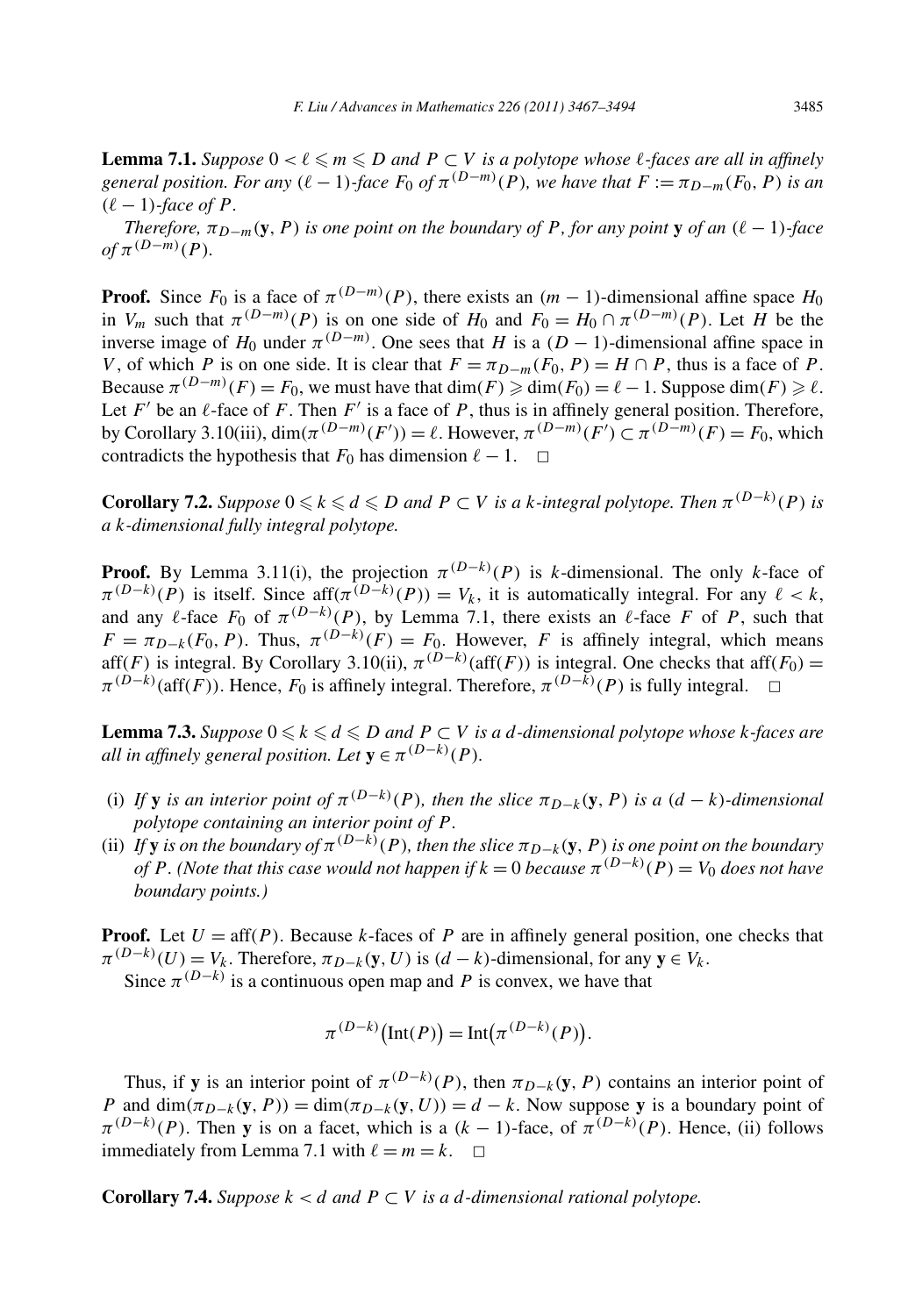(i) *If all of the k-faces of P are affinely integral, then*

$$
\sum_{\mathbf{y}\in\pi^{(D-k)}(\Lambda_P)} \text{Vol}_{\Lambda^k\cap\Lambda_{\text{lin}(P)}}(\pi_{D-k}(\mathbf{y}, P)) = \sum_{\mathbf{y}\in\Lambda\cap\text{Int}(\pi^{(D-k)}(P))} \text{Vol}_{\Lambda^k\cap\Lambda_{\text{lin}(P)}}(\pi_{D-k}(\mathbf{y}, P)).
$$

(ii) *If P is central and all of the k-faces of P are in affinely general position, then*

$$
SVol^k_{\Lambda_P}(P) = \sum_{\mathbf{y} \in \pi^{(D-k)}(\Lambda_P) \cap \text{Int}(\pi^{(D-k)}(P))} \text{Vol}_{\Lambda^k \cap \Lambda_P}(\pi_{D-k}(\mathbf{y}, P)).
$$

**Proof.** We prove (ii) first. Since  $d - k > 0$ , by Lemma 3.11(ii) and Lemma 7.3, for any **y** on the boundary of  $\pi^{(D-k)}(P)$ , we have that Vol<sub>*Λ*<sup>*k*</sup>∩*Λ*<sup>*p*</sup>( $\pi$ *D*−*k*(**y**, *P*)) = 0. Thus, (ii) follows.</sub>

Now we prove (i). One checks that it is enough to prove (i) under the assumption that *P* is central. Then (i) follows from (ii), Corollary 3.10(i) and Lemma 3.11(i).  $\Box$ 

The polytope  $\pi_{D-k}(\mathbf{y}, P)$  is the intersection of the polytope P with the affine space  $\pi_{D-k}(\mathbf{y}, V)$ . Hence, faces of  $\pi_{D-k}(\mathbf{y}, P)$  are exactly the intersections of faces of *P* with  $\pi_{D-k}(\mathbf{y}, V)$ . In other words,

$$
\mathscr{F}(\pi_{D-k}(\mathbf{y}, P)) = {\pi_{D-k}(\mathbf{y}, F) | F \in \mathscr{F}(P)}.
$$
\n(7.1)

The following lemma discuss details of the relation between  $\mathcal{F}(\pi_{D-k}(\mathbf{y}, P))$  and  $\mathcal{F}(P)$ .

**Lemma 7.5.** *Suppose*  $P ⊂ V$  *is a d*-dimensional polytope whose k-faces are all in affinely gen*eral position. Let*  $\mathbf{y} \in \pi^{(D-k)}(P)$ *. For any nonempty face*  $F_0$  *of*  $\pi_{D-k}(\mathbf{y}, P)$ *, there exists a face F of P such that*

- (i) dim $(F) = \dim(F_0) + k$ ,
- (ii)  $F_0 = \pi_{D-k}(\mathbf{y}, F)$ *.*

*Furthermore, if* dim $(F_0) > 0$ , then such an *F* is unique and we also have that **y**  $\in$  $Int(\pi^{(D-k)}(F)).$ 

**Proof.** Suppose dim $(F_0) = r$ . Because of (7.1), there exists a face *F* of *P* such that  $F_0 =$  $\pi_{D-k}(\mathbf{y}, F)$ . We consider

$$
\{F \in \mathcal{F}(P) \mid F_0 = \pi_{D-k}(\mathbf{y}, F)\}.
$$
\n(7.2)

We claim that if (7.2) contains one face of dimension less than or equal to *k*, then  $\dim(F_0) = 0$ and  $(7.2)$  contains one face of dimension *k*. Suppose *F* is a face in  $(7.2)$  of dimension less than or equal to  $k$ , then  $F$  is contained in a  $k$ -face  $F'$  of  $P$ . Because  $F'$  is in affinely general position, it follows from Corollary 3.10(iii) that  $\pi_{D-k}(\mathbf{y}, F')$  contains at most one point. However,  $F_0 = \pi_{D-k}(\mathbf{y}, F) \subset \pi_{D-k}(\mathbf{y}, F')$  and  $F_0$  contains at least one point. We must have that  $F_0 = \pi_{D-k}(\mathbf{y}, F')$  is one point and *F*<sup>'</sup> is in (7.2).

Suppose dim $(F_0) = 0$ , i.e.,  $F_0$  is a point. We want to show that the set (7.2) contains one face of dimension  $k$ . We have already seen that this is true if  $(7.2)$  contains one face  $F$  of dimension less than or equal to *k*. Suppose all the faces in (7.2) have dimension greater than *k*, and let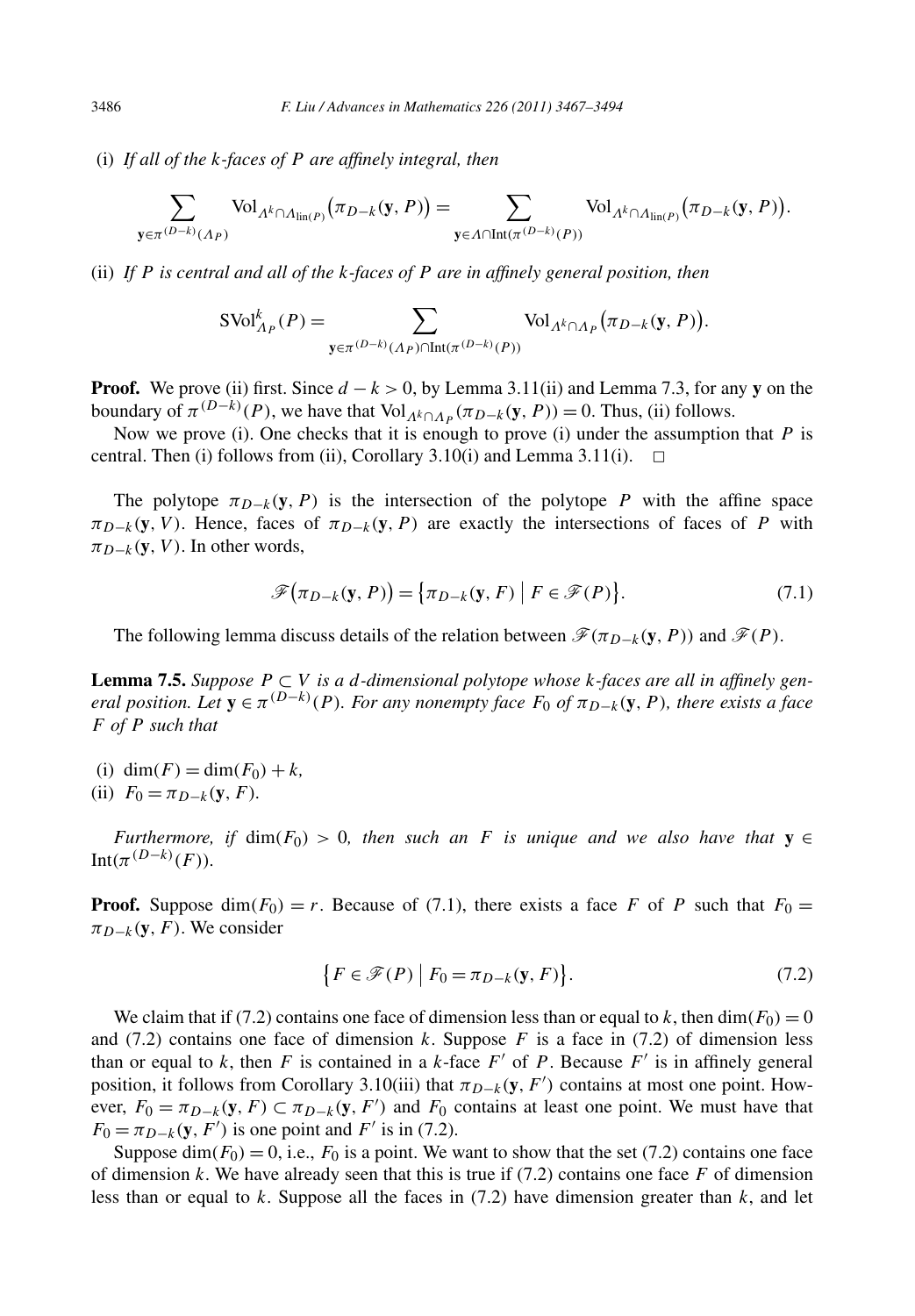*F* be one that has the smallest dimension. All the *k*-faces of *F* are *k*-faces of *P* , thus are in affinely general position. Hence, by Lemma 7.3, we must have that  $F_0 = \pi_{D-k}(\mathbf{y}, F)$  is on the boundary of *F*. Therefore, there exists a proper face  $F'$  of  $F$  such that  $F_0 \in F'$ . It is clear that  $F_0 = \pi_{D-k}(\mathbf{y}, F')$ . However, dim $(F') < \dim(F)$ , which contradicts the choice of *F*.

Suppose  $\dim(F_0) > 0$ . We want to show that the set (7.2) contains exactly one face, which has dimension dim $(F_0)$  + *k*. Let *F* be a face in (7.2). By our claim, dim $(F) > k$ . Again, all the *k*-faces of *F* are in affinely general position. Thus, by Lemma 7.3, we have that  $y \in Int(\pi^{(D-k)}(F))$  and  $F_0 = \pi_{D-k}(\mathbf{y}, F)$  has dimension dim $(F) - k$ . Hence, dim $(F) = \dim(F_0) + k$ . The uniqueness follows from the observation that if  $F_1, F_2 \in (7.2)$ , then so is  $F_1 \cap F_2$ .  $\Box$ 

**Corollary 7.6.** Suppose  $P \subset V$  is a *d*-dimensional polytope whose *k*-faces are all in affinely *general position. Let*  $\mathbf{y} \in \text{Int}(\pi^{(D-k)}(P)).$ 

- (i) *Suppose*  $1 \le r \le d k$ *. The map*  $\pi_{D-k}(\mathbf{y}, \cdot)$  *gives a bijection between the set of*  $(r + k)$ *faces of P satisfying*  $\mathbf{y} \in \text{Int}(\pi^{(D-k)}(F))$  *and the set of r-faces of*  $\pi_{D-k}(\mathbf{y}, P)$ *.*
- (ii) *The map*  $\pi_{D-k}(\mathbf{y}, \cdot)$  gives a bijection between the set { $F \in \mathscr{F}_{\geq k+1}(P) \mid y \in \text{Int}(\pi^{(D-k)}(F))$ } *and the set*  $\mathscr{F}_{\geq 1}(\pi_{D-k}(\mathbf{y}, P)).$
- (iii) *Suppose P is a rational polytope. If F is a face of P that corresponds under*  $\pi_{D-k}(\mathbf{y}, \cdot)$  *to*  $a$  *face*  $F_0$  *of*  $\pi_{D-k}(\mathbf{y}, P)$ *, then*  $\Lambda_{\text{lin}(F_0)} = \Lambda^k \cap \Lambda_{\text{lin}(F)}$ *.*

**Proof.** (i) follows from Lemma 7.5 and Lemma 7.3(i). (ii) follows from (i) and the fact that *P* is *d*-dimensional.

If *F* is in bijection with  $F_0$  under  $\pi_{D-k}(\mathbf{y}, \cdot)$ , then  $F_0 = \pi_{D-k}(\mathbf{y}, F)$ . One checks that lin( $F_0$ ) =  $V^k$  ∩ lin( $F$ ). Then (iii) follows.  $□$ 

The original definitions of general position and integrality of an affine space require the space to sit inside the space spanned by the given lattice. It cannot be applied to slices of a polytope *P* since they are in the affine spaces  $\pi_{D-k}(\mathbf{y}, V)$ . Hence, we extend these definitions.

**Definition 7.7.** Let *U* be an  $\ell$ -dimensional rational subspace of *V*. Suppose  $\mathfrak{f} = (\mathbf{f}^1, \ldots, \mathbf{f}^{\ell})$  is a basis of the lattice  $U \cap A$ . Let W be an affine space of V such that  $\text{lin}(W)$  is a subspace of U.

- (a) We say *W* is *integral with respect to*  $\frac{1}{2}$  if *W* contains a lattice point and lin(*W*) is integral with respect to f.
- (b) We say *W* is *in general position with respect to*  $\mathfrak{f}$  if  $\text{lin}(W)$  is in general position with respect to f.

Similarly, we extend the definitions of *affinely integral, k-integral, affinely general position, and k-general position with respect to* f for polytopes.

**Lemma 7.8.** Let W be an  $\ell$ -dimensional affine space of V. Suppose  $m: 0 \leq m \leq \ell$ .

- (i) If W is integral, then  $\pi_{D-m}(\mathbf{y}, W)$  is integral with respect to  $(\mathbf{e}^{m+1}, \dots, \mathbf{e}^D)$  for any  $\mathbf{y} \in \Lambda_m$ .
- (ii) If *W* is in general position, then  $\pi_{D-m}(\mathbf{y}, W)$  is in general position with respect to  $(e^{m+1}, \ldots, e^D)$  *for any*  $y \in V_m$ *.*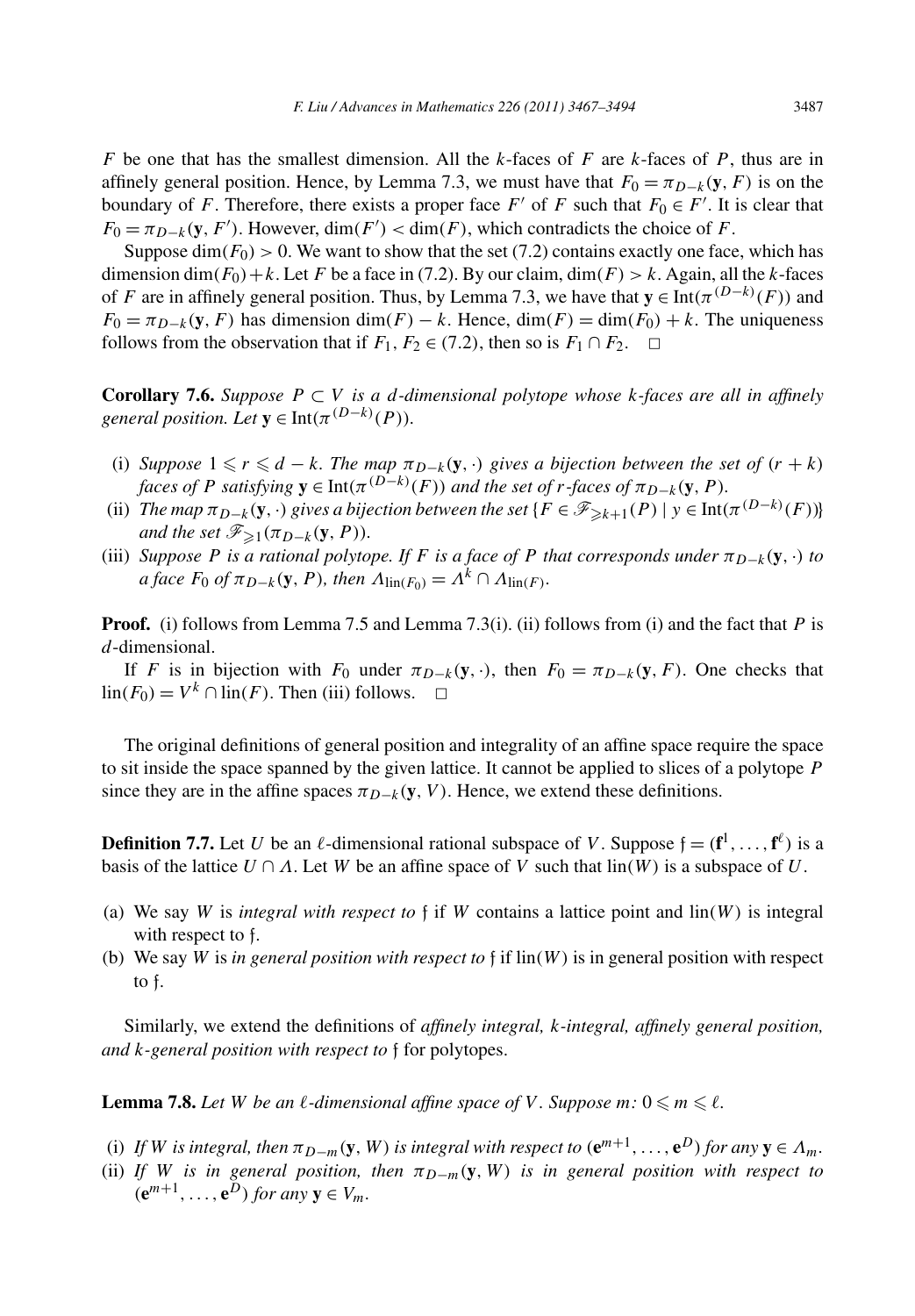**Proof.** We will only prove (i), as (ii) can be proved similarly. By Lemma 3.8, lin*(W )* is integral and  $W = \text{lin}(W) + \mathbf{z}$  for some  $\mathbf{z} \in A \cap W$ . Then  $\text{lin}(W)$  is the row space of a matrix of the form  $(I, J)$  where *I* is the  $\ell \times \ell$  identity matrix and *J* is an  $\ell \times (D - \ell)$  integer matrix. Let *A* be the top  $m \times D$  submatrix of  $(I, J)$  and B be the bottom  $(\ell - m) \times D$  submatrix of  $(I, J)$ . It is easy to verify that

$$
\pi_{D-m}(\mathbf{y}, W) = \text{the row space of } B + \left( (\mathbf{y} - \pi^{(D-m)}(\mathbf{z})) A + \mathbf{z} \right).
$$

One sees that

 $\lim(\pi_{D-m}(\mathbf{y}, W)) = \text{the row space of } B \subset V^m.$ 

Note that the first *m* columns of *B* are zeros, which is followed by the  $(\ell - m) \times (\ell - m)$ identity matrix and an  $(\ell - m) \times (D - \ell)$  integer matrix. Thus,  $\lim(\pi_{D-m}(\mathbf{y}, W))$  is integral with respect to  $(e^{m+1}, \ldots, e^D)$ . Since  $(y - \pi^{(D-m)}(z))A + z$  is a lattice point in *W*, we conclude that  $\pi_{D-m}(\mathbf{y}, W)$  is integral with respect to  $(\mathbf{e}^{m+1}, \ldots, \mathbf{e}^D)$ .  $\Box$ 

**Lemma 7.9.** *Suppose*  $0 \leq m \leq l \leq d$  *and*  $P \subset V$  *is a d-dimensional polytope.* 

- (i) *Suppose all the*  $\ell$ *-faces of P are affinely integral. Then for each* **y** *in*  $\pi^{(D-m)}(P) \cap \Lambda$ *, we have that every*  $(\ell - m)$ *-face of*  $\pi_{D-m}(\mathbf{y}, P)$  *is affinely integral with respect to*  $(\mathbf{e}^{m+1}, \ldots, \mathbf{e}^D)$ *.*
- (ii) *Suppose all the*  $\ell$ *-faces of P are in affinely general position. Then for each* **y** *in*  $\pi^{(D-m)}(P)$ *we have that every*  $(\ell - m)$ *-face of*  $\pi_{D-m}(\mathbf{y}, P)$  *is in affinely general position with respect*  $to$   $(e^{m+1}, \ldots, e^{D}).$

**Proof.** We only prove (i), and (ii) can be proved similarly. Let  $F_0$  be a face of  $\pi_{D-m}(P)$  of dimension  $\ell - m$ . By Lemma 7.5, there exists a face *F* of *P* such that  $\dim(F) = \dim(F_0) + m = \ell$ and  $F_0 = \pi_{D-m}(\mathbf{y}, F)$ . We have that *F* is affinely integral, i.e., aff(*F*) is integral. One checks that  $aff(F_0) = aff(\pi_{D-m}(\mathbf{y}, F)) = \pi_{D-m}(\mathbf{y}, aff(F))$ , which by Lemma 7.8(i) is integral with respect to  $(e^{m+1}, \ldots, e^D)$ . Therefore,  $F_0$  is affinely integral with respect to  $(e^{m+1}, \ldots, e^D)$ .  $\Box$ 

**Corollary 7.10.** *Suppose all the k*-faces of *P* are affinely integral. Then for each  $y \in$  $\pi^{(D-k)}(P) \cap \Lambda$ , we have that  $\pi_{D-k}(\mathbf{y},P)$  *is an integral polytope.* 

**Proof.** This follows from Lemma 7.9(i) with  $m = \ell = k$ .  $\Box$ 

## **8. Proof of Proposition 3.16 and Theorem 1.5**

**Proof of Proposition 3.16 (and Theorem 1.5).** We will prove the proposition by induction on *k*. The base case  $k = 1$  follows from Proposition 6.1. Let  $k_0: 2 \le k_0 < d$ . Now we assume that the theorem holds for any  $k \leq k_0$ , and we will prove the theorem for  $k = k_0$ . By Corollary 7.4(ii), it is sufficient to show that

$$
\text{Vol}_{\Lambda_P}(P) = \sum_{\mathbf{z} \in \pi^{(D-k)}(\Lambda_P) \cap \text{Int}(\pi^{(D-k_0)}(P))} \text{Vol}_{\Lambda^{k_0} \cap \Lambda_P}(\pi_{D-k_0}(\mathbf{z}, P)).
$$
(8.1)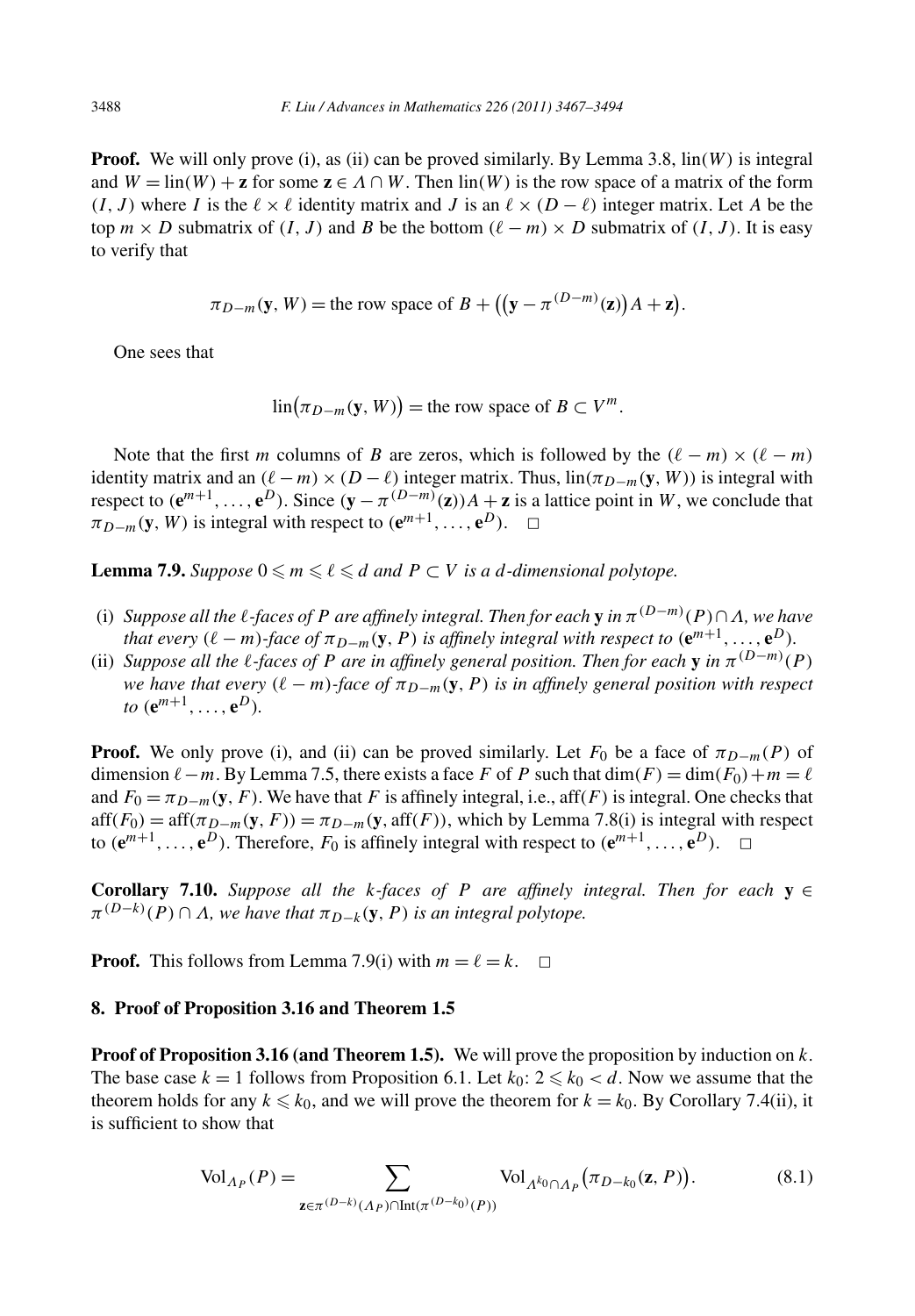Since  $k_0 \ge 2$ , we have that *P* is an (0-)integral polytope in 1-general position. Hence, by Proposition 6.1 and Corollary 7.4(ii), we have that

$$
\text{Vol}_{\Lambda_P}(P) = \sum_{y \in \pi^{(D-1)}(\Lambda_P) \cap \text{Int}(\pi^{(D-1)}(P))} \text{Vol}_{\Lambda^1 \cap \Lambda_P}(\pi_{D-1}(y, P)).
$$

It follows from Lemma 7.9 that the slice  $\pi_{D-1}(y, P)$  is  $(k_0 - 2)$ -integral and in  $(k_0 - 1)$ general position with respect to  $(e^2, ..., e^D)$ , for any  $y \in \pi^{(D-k)}(\Lambda_P) \cap \text{Int}(\pi^{(D-1)}(P))$ . Thus,  $\pi_{D-1}(y, P) - y$  is a central polytope in  $V^1$  that is  $(k_0 - 2)$ -integral and in  $(k_0 - 1)$ -general position with respect to  $(e^2, \ldots, e^D)$ . Moreover, the lattice in  $V^1$  is  $\Lambda^1$ , and the lattice we use to calculate the normalized volume of  $\pi_{D-1}(y, P) - y$  is

$$
\Lambda^1 \cap \lim(\pi_{D-1}(y, P) - y) = \Lambda^1 \cap \pi_{D-1}(0, \lim(P)) = \Lambda^1 \cap (V^1 \cap \lim(P)) = \Lambda^1 \cap \Lambda_P.
$$

Hence, we can apply the induction hypothesis to  $\pi_{D-1}(y, P) - y$  and translate the result to  $\pi_{D-1}(y, P)$ . We then get

$$
\text{Vol}_{\Lambda^1 \cap \Lambda_P}(\pi_{D-1}(y, P)) = \sum_{\substack{\mathbf{z} \in \pi^{(D-k_0)}(\Lambda^1 \cap \Lambda_P) + y \\ \mathbf{z} \in \text{Int}(\pi^{(D-k_0)}(\pi_{D-1}(y, P)))}} \text{Vol}_{\Lambda^k 0 \cap \Lambda_P}(\pi_{D-k_0}(\mathbf{z}, \pi_{D-1}(y, P))).
$$

One checks that for any  $\mathbf{z} \in V_{k_0}$ , we have that  $\mathbf{z} \in \pi^{(D-k_0)}(\Lambda^1 \cap \Lambda_P) + y$  if and only if  $\mathbf{z} \in \mathbb{R}$  $\pi^{(D-k_0)}(\Lambda_P)$  and the first coordinate of **z** is *y*. Furthermore, **z** ∈ Int $(\pi^{(D-k_0)}(\pi_{D-1}(y, P)))$  = Int $(\pi_{D-1}(y, \pi^{(D-k_0)}(P)))$  if and only if the first coordinate of **z** is y, and **z** ∈ Int $(\pi^{(D-k_0)}(P))$ . Also, if  $z \in \pi^{(D-k_0)}(\pi_{D-1}(y, P))$ , then  $\pi_{D-k_0}(z, \pi_{D-1}(y, P)) = \pi_{D-k_0}(z, P)$ . Therefore, we have

$$
Vol_{\Lambda_P}(P) = \sum_{y \in \pi^{(D-1)}(\Lambda_P) \cap Int(\pi^{(D-1)}(P))} \sum_{\substack{\mathbf{z} \in \pi^{(D-k_0)}(\Lambda^1 \cap \Lambda_P) + y \\ \mathbf{z} \in Int(\pi^{(D-k_0)}(\pi_{D-1}(y, P)))}} Vol_{\Lambda^k 0 \cap \Lambda_P} (\pi_{D-k_0}(\mathbf{z}, \pi_{D-1}(y, P)))
$$
  

$$
= \sum_{y \in \pi^{(D-1)}(\Lambda_P) \cap Int(\pi^{(D-1)}(P))} \sum_{\substack{\mathbf{z} \in \pi^{(D-k_0)}(\Lambda_P) \cap Int(\pi^{(D-k_0)}(P)) \\ \pi^{(D-1)}(\mathbf{z}) = y}} Vol_{\Lambda^k 0 \cap \Lambda_P} (\pi_{D-k_0}(\mathbf{z}, P)).
$$

Furthermore,

$$
\pi^{(k_0-1)}\big(\text{Int}(\pi^{(D-k_0)}(P))\big) = \pi^{(k_0-1)}\big(\pi^{(D-k_0)}\big(\text{Int}(P)\big)\big) = \pi^{(D-1)}\big(\text{Int}(P)\big)
$$

$$
= \text{Int}(\pi^{(D-1)}(P)),
$$

which means that  $Int(\pi^{(D-1)}(P))$  contains all possible first coordinates of points in  $Int(\pi^{(D-k_0)}(P)).$ 

Therefore,  $(8.1)$  follows.  $\Box$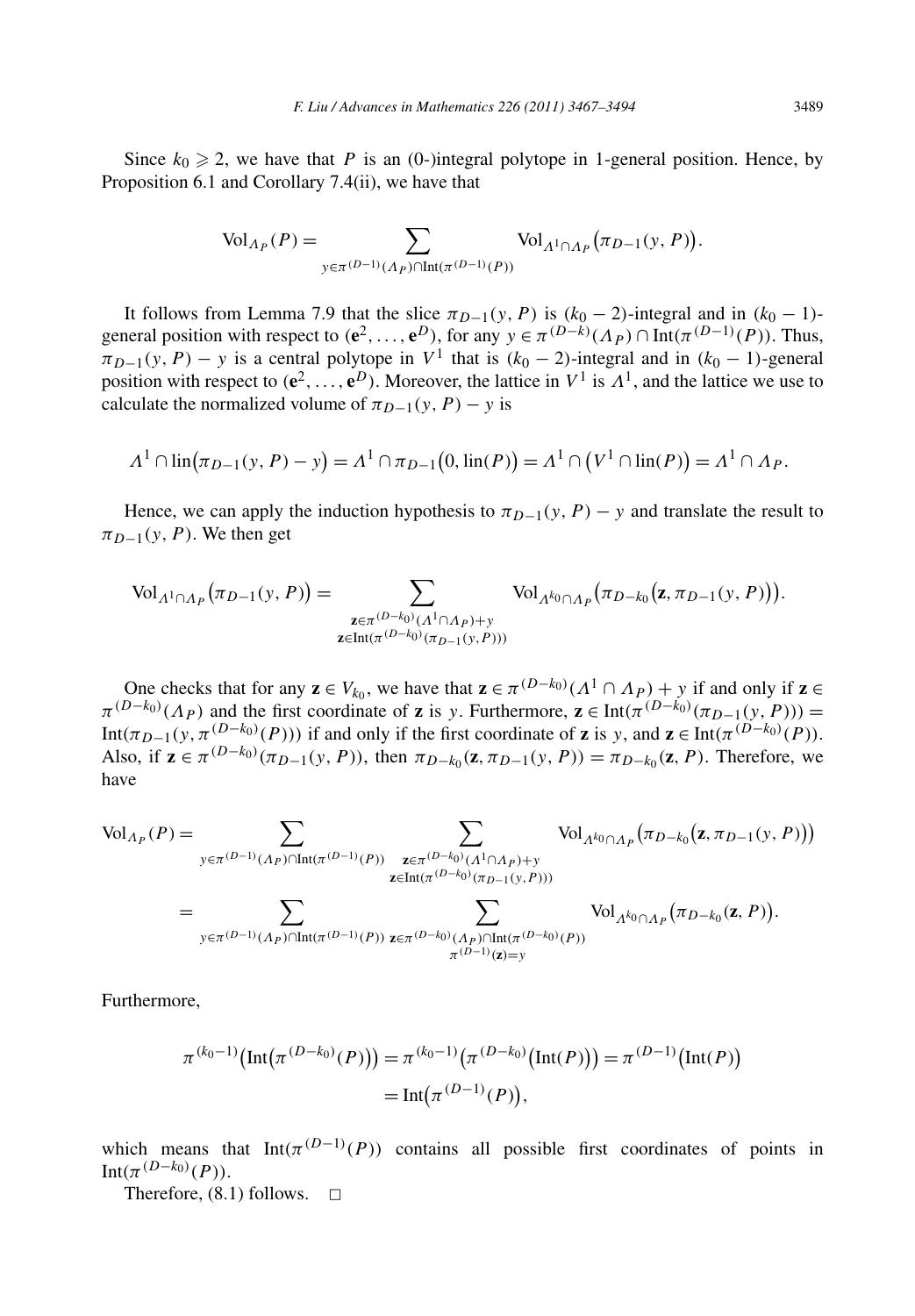## **9. Proof of Theorem 1.3**

We first recall a result which we will use to prove Theorem 1.3.

Let *P* ⊂ *V* be a nonempty polyhedron and let **v** ∈ *P* be a point. We define the *feasible cone of P at* **v** by

$$
fcone(P, \mathbf{v}) = \{ \mathbf{y} \mid \mathbf{v} + \epsilon \mathbf{y} \in P \text{ for some } \epsilon > 0 \}.
$$

For any face F of P and any two interior points **v**, **w** of F, one checks that fcone(P, **v**) = fcone*(P ,***w***)*. Therefore, we can define the *feasible cone of P along F* by

 $fcone(P, F) := fcone(P, v)$ , for some (equivalently all)  $v \in Int(F)$ .

In the context of toric varieties, Danilov asked in [6] whether there exist numbers  $\alpha(P, F)$ depending only on fcone $(P, F)$  such that for an integral polytope  $P$ ,

$$
i(P) = \sum_{F \in \mathcal{F}_{\geq 0}(P)} \alpha(P, F) \operatorname{Vol}_{\Lambda_{\operatorname{lin}(F)}}(F).
$$
\n(9.1)

This was first proved to be true by McMullen [11]. Morelli [12] was the first to supply an explicit and computationally efficient way to choose  $\alpha(P, F)$ . In [13], Pommersheim and Thomas gave a canonical construction of  $\alpha(P, F)$  from the Todd class of a toric variety. In 2005, Berline and Vergne [5] gave the first algorithmic construction of  $\alpha(P, F)$  in the primary space. We follow the notation of [3].

For any integral polytope *P*, since  $\alpha(P, F)$  depends only on fcone $(P, F)$  and fcone $(P, F)$  = fcone $(mP, mF)$ , we immediately have that

$$
i(P,m) = \sum_{F \in \mathcal{F}_{\geqslant 0}(P)} \alpha(P,F) \operatorname{Vol}_{\Lambda_{\mathrm{lin}(F)}}(F) m^{\dim(F)}.
$$
 (9.2)

Therefore, the coefficient of  $m^{\ell}$  in the Ehrhart polynomial of *P* is given by the sum of  $\alpha(P, F)$  Vol<sub> $\Lambda$ lin(F)</sub> (F) over all faces of dimension  $\ell$ . In particular, because the constant term of  $i(P, m)$  is 1, and the normalized volume of a point is 1, we have that

$$
\sum_{\mathbf{v}\in\text{vert}(P)} \alpha(P, \mathbf{v}) = 1.
$$

Applying the above identity to (9.1) and (9.2), we get the following corollary.

**Corollary 9.1.** *If P is an integral polytope, then*

$$
i(P) - 1 = \sum_{F \in \mathcal{F}_{\geq 1}(P)} \alpha(P, F) \operatorname{Vol}_{\Lambda_{\operatorname{lin}(F)}}(F),
$$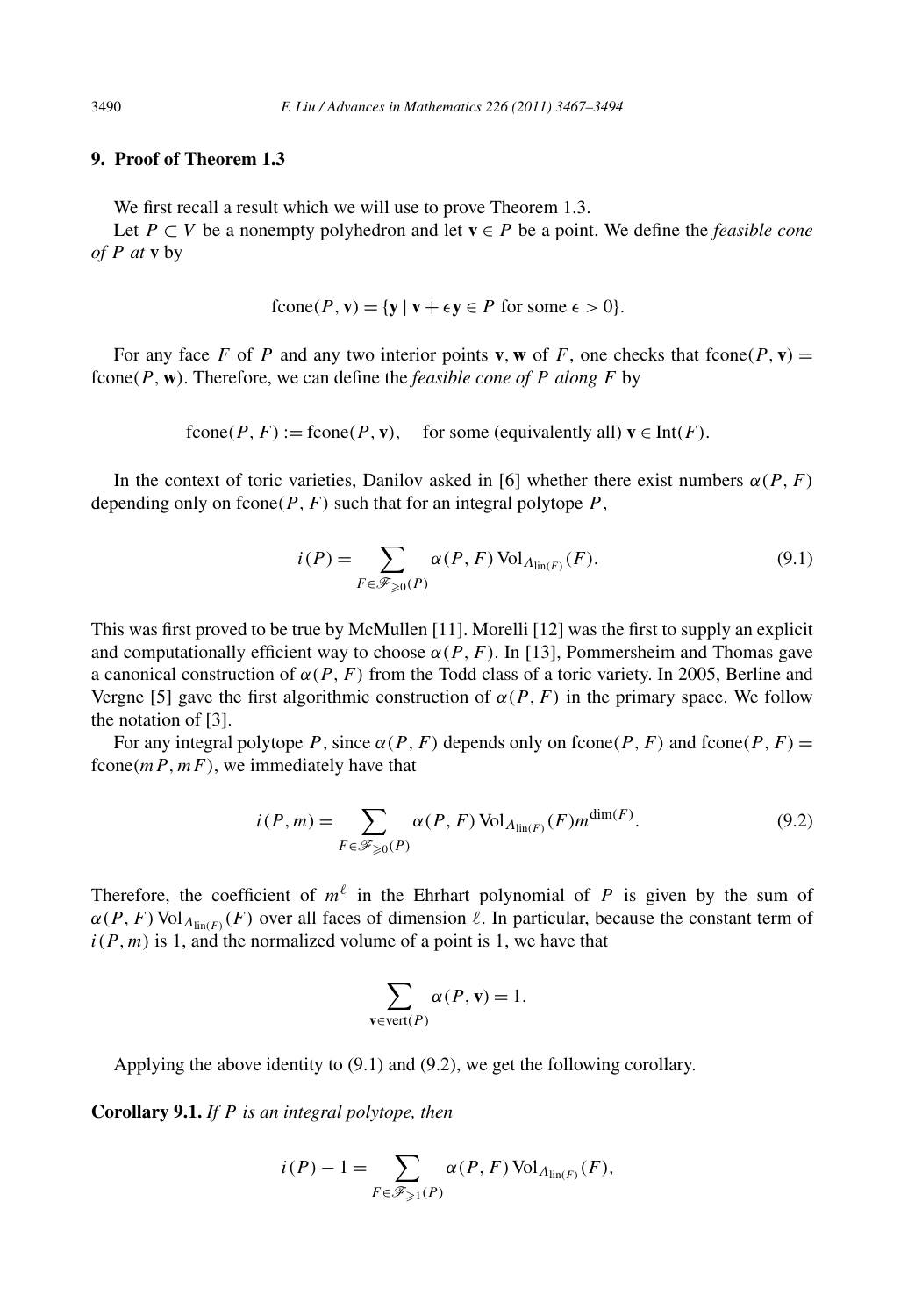*and*

$$
i(P,m) - 1 = \sum_{F \in \mathcal{F}_{\geq 1}(P)} \alpha(P, F) \operatorname{Vol}_{\Lambda_{\text{lin}(F)}}(F) m^{\dim(F)}.
$$

**Lemma 9.2.** *Suppose*  $P ⊂ V$  *is a d-dimensional polytope whose k-faces are all affinely integral. Let F be a face of P of dimension greater than k. Then*

- (i)  $\pi_{D-k}(y, F)$  is a  $(\dim(F) k)$ -face of  $\pi_{D-k}(y, P)$ , for any lattice point y in  $Int(\pi^{(D-k)}(F))$ .
- (ii)  $\alpha(\pi_{D-k}(\mathbf{y}, P), \pi_{D-k}(\mathbf{y}, F))$  *is invariant under different choices of lattice points* **y** *in*  $Int(\pi^{(D-k)}(P)).$

Proof. (i) follows from Corollary 7.6.

By Corollary 7.10,  $\pi_{D-k}(\mathbf{y}, P)$  is integral. One checks that fcone $(\pi_{D-k}(\mathbf{y}, P), \pi_{D-k}(\mathbf{y}, F))$ is exactly fcone $(P, F) \cap V^k$ , which is independent of the choice of **y**. Then (ii) follows.  $\Box$ 

Given this lemma, we are able to give the following definition.

**Definition 9.3.** Suppose  $P ⊂ V$  is a *d*-dimensional polytope whose *k*-faces are all affinely integral. Let *F* be a face of *P* of dimension greater than *k*. We define

$$
\beta_k(P, F) := \alpha \big( \pi_{D-k}(\mathbf{y}, P), \pi_{D-k}(\mathbf{y}, F) \big),
$$

for some (equivalently all)  $\mathbf{v} \in \Lambda \cap \text{Int}(\pi^{(D-k)}(F)).$ 

In the following lemma, we give formulas connecting numbers of lattice points of slices to  $\beta_k(P, F)$ 's and normalized volumes of faces *F* of dimension at least  $k + 1$ .

**Lemma 9.4.** *Suppose*  $0 \leq k < d \leq D$  *and*  $P \subset V$  *is a k*-integral *d*-dimensional polytope. For *any positive integer m, we have that*

$$
\sum_{\mathbf{y}\in\Lambda\cap\pi^{(D-k)}(P)}\left(i(\pi_{D-k}(\mathbf{y},P),m)-1\right)=m^{-k}\sum_{F\in\mathscr{F}_{\geq k+1}(P)}\beta_k(P,F)\operatorname{Vol}_{\Lambda_{\text{lin}(F)}}(F)m^{\dim(F)}.
$$
\n(9.3)

*Hence,*

$$
\sum_{\mathbf{y}\in\Lambda\cap\pi^{(D-k)}(P)}\left(i(\pi_{D-k}(\mathbf{y},P)) - 1\right) = \sum_{F\in\mathscr{F}_{\geq k+1}(P)}\beta_k(P,F)\operatorname{Vol}_{\Lambda_{\text{lin}(F)}}(F). \tag{9.4}
$$

*In particular, if*  $k = d - 1$ *, then* 

$$
\sum_{\mathbf{y} \in \Lambda \cap \pi^{(D-(d-1))}(P)} \left( i(\pi_{D-(d-1)}(\mathbf{y}, P)) - 1 \right) = \text{Vol}_{\Lambda_{\text{lin}(P)}}(P). \tag{9.5}
$$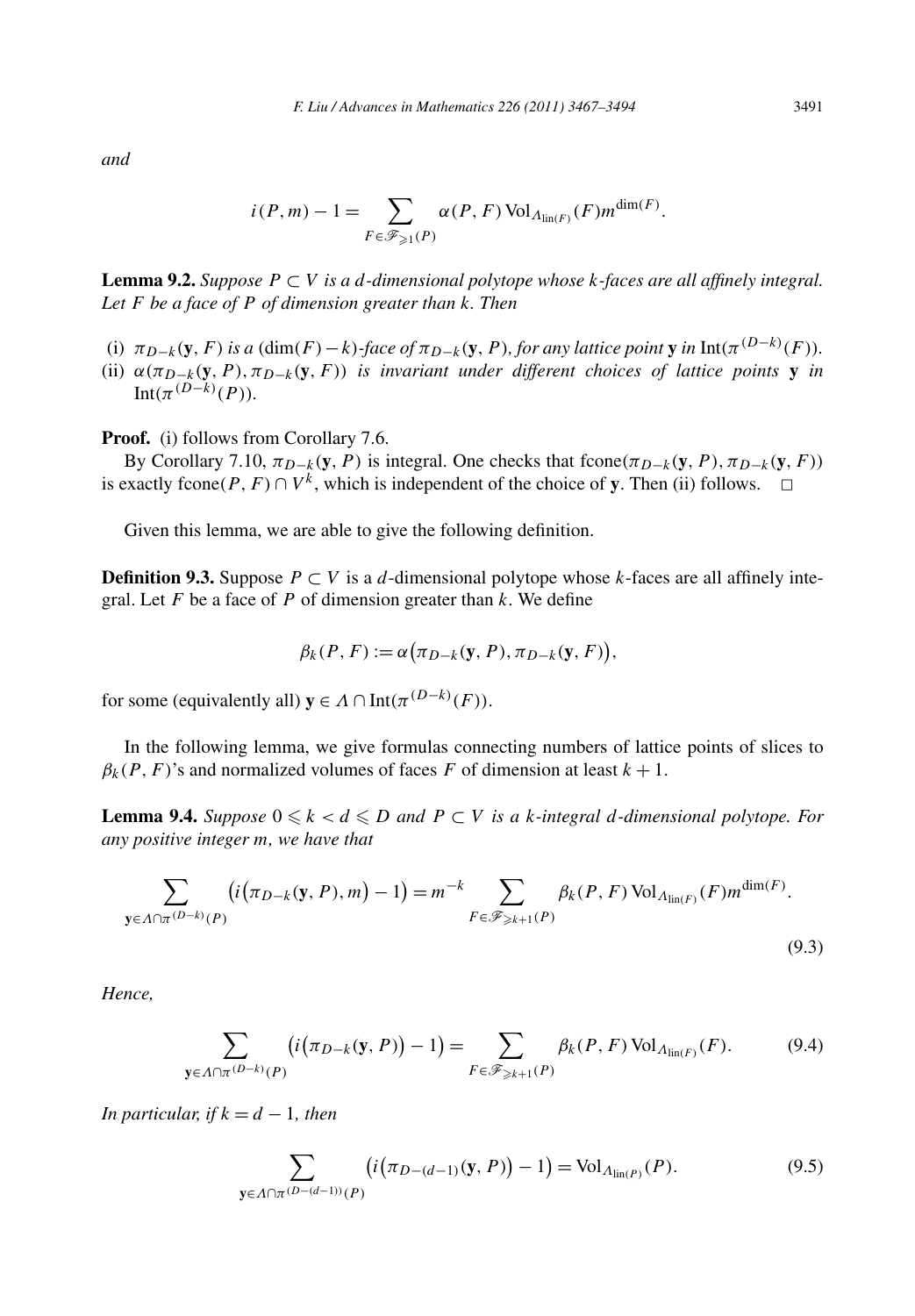**Proof.** If  $k = 0$ , then (9.3) follows from Corollary 9.1 and the observation that the left-hand side of (9.3) is  $i(P, m) - 1$ , and  $\beta_0(P, F) = \alpha(P, F)$ . Hence, we can assume  $k \ge 1$ . By Corollary 7.10,  $\pi_{D-k}(\mathbf{y}, P)$  is integral, for any  $\mathbf{y} \in A \cap \pi^{(D-k)}(P)$ . If **y** is on the boundary of  $\pi^{(D-k)}(P)$ , by Lemma 7.3(ii),  $\pi_{D-k}(\mathbf{y}, P)$  is just one point. Therefore,  $i(\pi_{D-k}(\mathbf{y}, P), m) - 1 =$ 0. Using this and Corollary 9.1, we have that the left-hand side of (9.3) is equal to

$$
\sum_{\mathbf{y}\in\Lambda\cap\text{Int}(\pi^{(D-k)}(P))}\sum_{F_0\in\mathscr{F}_{\geqslant 1}(\pi_{D-k}(\mathbf{y},P))}\alpha\big(\pi_{D-k}(\mathbf{y},P),F_0\big)\,\text{Vol}_{\Lambda_{\text{lin}(F_0)}}(F_0)m^{\dim(F_0)}.
$$
\n(9.6)

However, by Corollary 7.6, we can rewrite (9.6) as

$$
\sum_{\mathbf{y} \in \Lambda \cap \text{Int}(\pi^{(D-k)}(P))} \sum_{\substack{F \in \mathscr{F}_{\geq k+1}(P) \\ \mathbf{y} \in \text{Int}(\pi^{(D-k)}(F))}} [\alpha(\pi_{D-k}(\mathbf{y}, P), \pi_{D-k}(\mathbf{y}, F))
$$
\n
$$
\times \text{Vol}_{\Lambda^k \cap \Lambda_{\text{lin}(F)}} (\pi_{D-k}(\mathbf{y}, F)) m^{\dim(F)-k}]
$$
\n
$$
= \sum_{\mathbf{y} \in \Lambda \cap \text{Int}(\pi^{(D-k)}(P))} \sum_{\substack{F \in \mathscr{F}_{\geq k+1}(P) \\ \mathbf{y} \in \text{Int}(\pi^{(D-k)}(F))}} \beta_k(P, F) \text{ Vol}_{\Lambda^k \cap \Lambda_{\text{lin}(F)}} (\pi_{D-k}(\mathbf{y}, F)) m^{\dim(F)-k}.
$$

However, for any face  $F \in \mathcal{F}_{\geq k+1}(P)$ , it follows from the hypothesis that P is *k*-integral that *F* is *k*-integral as well. By Corollary 7.2, we have that  $\dim(\pi^{(D-k)}(F)) = k = \dim(\pi^{(D-k)}(P))$ . Hence, Int $(\pi^{(D-k)}(F)) \subset \text{Int}(\pi^{(D-k)}(P))$ . Therefore, we can simplify the above formula further and conclude that

$$
\sum_{\mathbf{y} \in \Lambda \cap \pi^{(D-k)}(P)} (i(\pi_{D-k}(\mathbf{y}, P), m) - 1)
$$
\n
$$
= \sum_{\substack{F \in \mathcal{F}_{\geq k+1}(P) \\ \mathbf{y} \in \Lambda \cap \text{Int}(\pi^{(D-k)}(F))}} \beta_k(P, F) \text{ Vol}_{\Lambda^k \cap \Lambda_{\text{lin}(F)}} (\pi_{D-k}(\mathbf{y}, F)) m^{\dim(F) - k}
$$
\n
$$
= m^{-k} \sum_{F \in \mathcal{F}_{\geq k+1}(P)} \beta_k(P, F) m^{\dim(F)} \sum_{\mathbf{y} \in \Lambda \cap \text{Int}(\pi^{(D-k)}(F))} \text{ Vol}_{\Lambda^k \cap \Lambda_{\text{lin}(F)}} (\pi_{D-k}(\mathbf{y}, F)).
$$

Since any face  $F \in \mathcal{F}_{\geq k+1}(P)$  is *k*-integral, and any *k*-integral polytope is  $(k-1)$ -integral and in *k*-general position. Therefore, by Theorem 1.5 and Corollary 7.4(i), the identity (9.3) holds. (9.4) is obtained from (9.3) by plugging in  $m = 1$ .

Finally, in the case of  $k = d - 1$ , note that the only face *F* in  $\mathscr{F}_{\geq d}(P)$  is *P*, so (9.5) would follow from (9.4) given the identity

$$
\beta_{d-1}(P, P) = \alpha(\pi_{D-(d-1)}(\mathbf{y}, P), \pi_{D-(d-1)}(\mathbf{y}, P)) = 1.
$$

However, in the construction of  $\alpha(P, F)$  in [5],  $\alpha(Q, Q)$  is always 1 for any rational polytope. So we have the above identity.  $\square$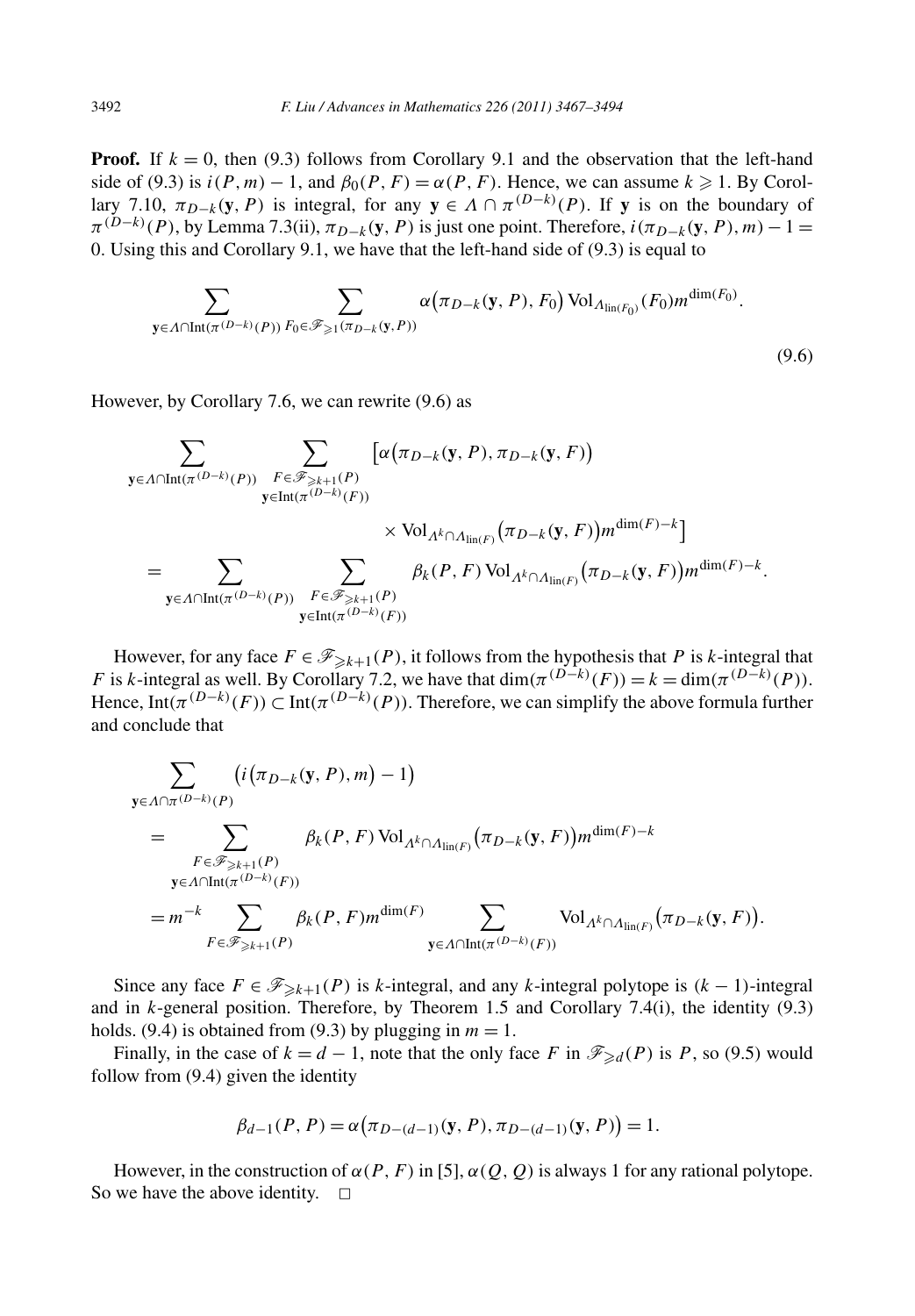**Remark 9.5.** It is possible to give a proof of (9.5) that makes no use of the results of [5]. In fact, we only need the simple fact that the normalized volume of any 1-dimensional integral polytope is equal to the number of lattice points minus 1, and then we can prove (9.5) with arguments similar to those we used in proving (9.3) (but without involving  $\beta_k(P, F)$ ).

**Proposition 9.6.** Suppose  $0 \le k < d \le D$  and  $P \subset V$  is a *k*-integral *d*-dimensional polytope. *Then*

$$
i(P) = i(\pi^{(D-k)}(P)) + \sum_{F \in \mathscr{F}_{\geq k+1}(P)} \beta_k(P, F) \operatorname{Vol}_{\Lambda_{\text{lin}(F)}}(F).
$$
 (9.7)

*In particular, if*  $k = d - 1$ *, then* 

$$
i(P) = i(\pi^{(D - (d-1))}(P)) + Vol_{\Lambda_{\text{lin}(P)}}(P).
$$
\n(9.8)

**Proof.** It is clear that

$$
i(P) = \sum_{\mathbf{y} \in \Lambda \cap \pi^{(D-k)}(P)} i(\pi_{D-k}(\mathbf{y}, P))
$$
  
=  $i(\pi^{(D-k)}(P)) + \sum_{\mathbf{y} \in \Lambda \cap \pi^{(D-k)}(P)} (i(\pi_{D-k}(\mathbf{y}, P)) - 1).$ 

Then the proposition follows from Lemma 9.4.  $\Box$ 

Using  $(9.8)$ , we are able to generalize the results in  $[8-10]$  to fully integral polytopes:

**Corollary 9.7.** *Suppose*  $0 \le d \le D$  *and*  $P \subset V$  *is a d-dimensional fully integral polytope. Then* 

$$
i(P) = \sum_{j=0}^{d} \text{Vol}_{\Lambda_j}(\pi^{(D-j)}(P)).
$$
\n(9.9)

*Hence, the Ehrhart polynomial of P is given by*

$$
i(P,m) = \sum_{j=0}^{d} \text{Vol}_{\Lambda_j}(\pi^{(D-j)}(P))m^j.
$$
 (9.10)

**Proof.** It is clear that the corollary holds for  $d = 0$ . Now we assume  $d \ge 1$ .

*P* is fully integral, so *P* is  $(d-1)$ -integral and aff $(P)$  is integral. Therefore, by Proposition 9.6 and Corollary 3.10(ii), we have that  $i(P) = i(\pi^{(D-(d-1))}(P)) + \text{Vol}_{\Lambda_{\text{lin}(P)}}(P)$ , and  $\pi^{(D-d)}$  induces a bijection between aff $(P) \cap \Lambda$  and  $\Lambda_d$ . Because aff $(P)$  contains a lattice point, aff $(P) \cap \Lambda$ and  $\Lambda_{\text{lin}(P)}$  only differ by a lattice point. Hence,  $\pi^{(D-d)}$  induces a bijection between  $\Lambda_{\text{lin}(P)}$ and *Λ<sub>d</sub>*. Therefore, we conclude that

$$
i(P) = i(\pi^{(D-(d-1))}(P)) + \text{Vol}_{A_d}(\pi^{(D-d)}(P)).
$$